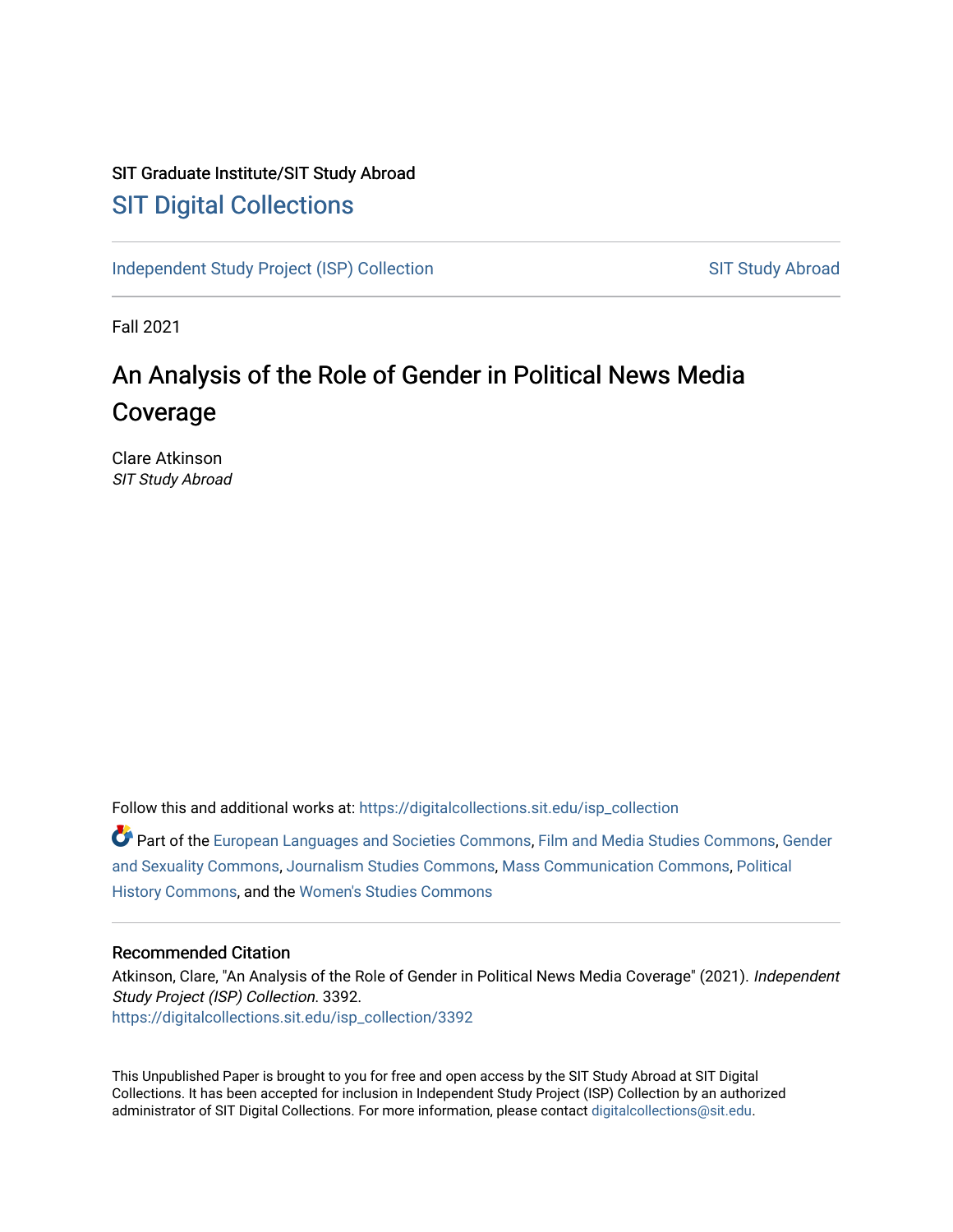An Analysis of the Role of Gender in Political News Media Coverage

By: Clare Atkinson

November, 9th 2021 (Fall 2021)

SIT International Relations and Multilateral Diplomacy

Dr. Gyula Csurgai

University of Virginia

Foreign Affairs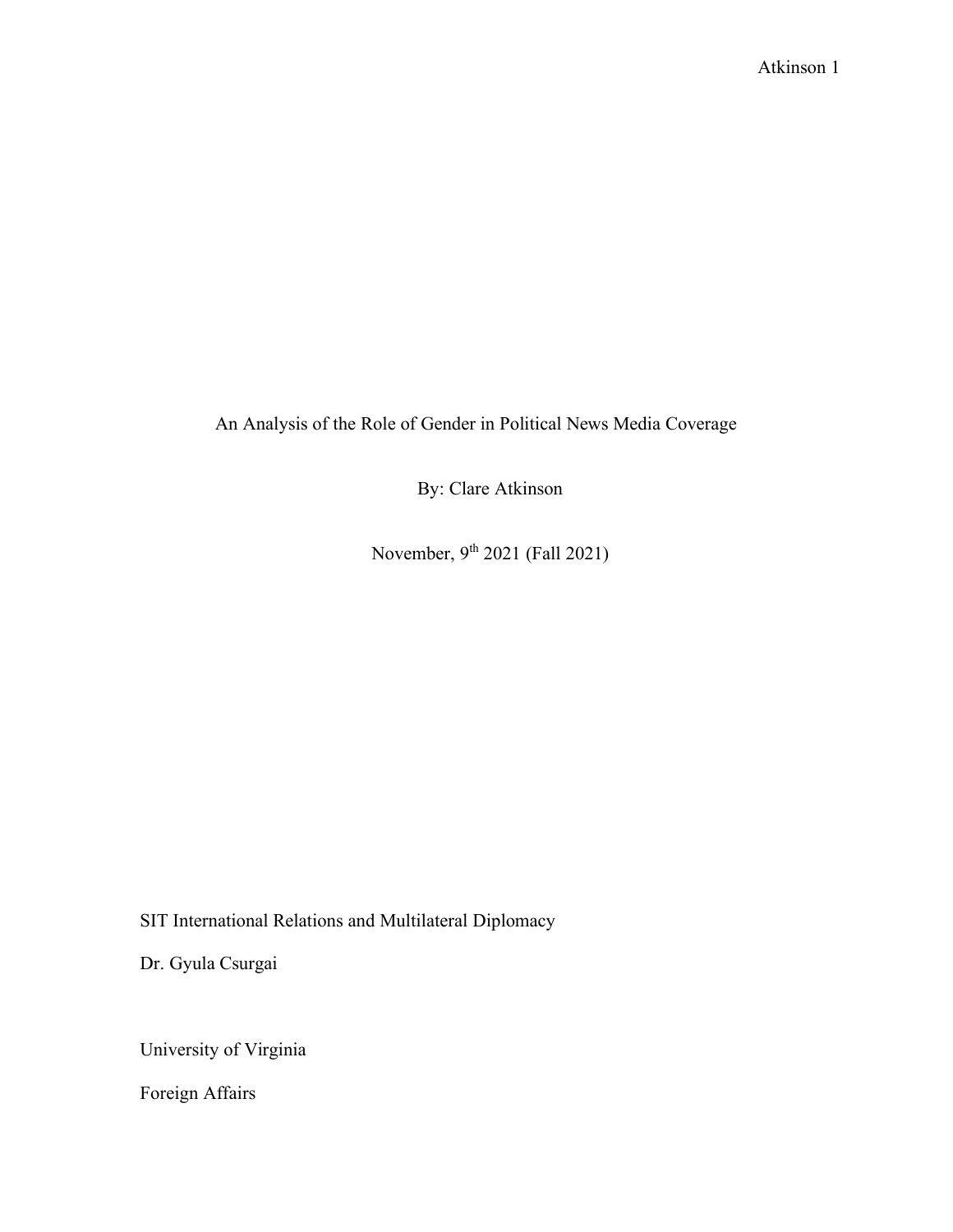## **Abstract**

<span id="page-2-0"></span>Although there has been a decrease in specific exclusionary rules in governments around the world, most nations are very far from a governing body which represents the diversity that exists within their borders. There are many issues which may dissuade previously marginalized populations from political participation. One of these problems when it comes to female participation, is differential political news coverage. This study looked at how media sources set the political agenda and frame news stories in terms of the gender of a politician, and how this can create an additional challenge for women in government. The investigation found that women are not only often excluded from conversations about topics like economics and military, but they are disproportionately asked about issues related to things like women's rights, creating the narrative that this must be a policy priority. The study also found that politicians, such as Angela Merkel, face more scrutiny than male counterparts to make equality legislation a policy priority, disregarding all other aspects of her belief or policies. This highlights the need to separate arbitrary traits from the identities of politicians, in order to hold all government officials accountable to contribute to equal representation.

<span id="page-2-1"></span>*Keywords:* Media Studies, Politics, Gender, Angela Merkel

## **Acknowledgments**

I would first like to thank all of the SIT professors, lecturers and coordinators for their flexibility and expertise in directing this program during such uncertain times. I would like to furtherly appreciate their efforts to create an immersive experience that allowed us to gain firsthand knowledge of European culture, politics and history. I would also like to thank my host mother for being incredibly welcoming and supportive throughout the duration of my stay. Lastly, I want to acknowledge the other students in the program whose friendship, encouragement and comedic relief made this process much easier.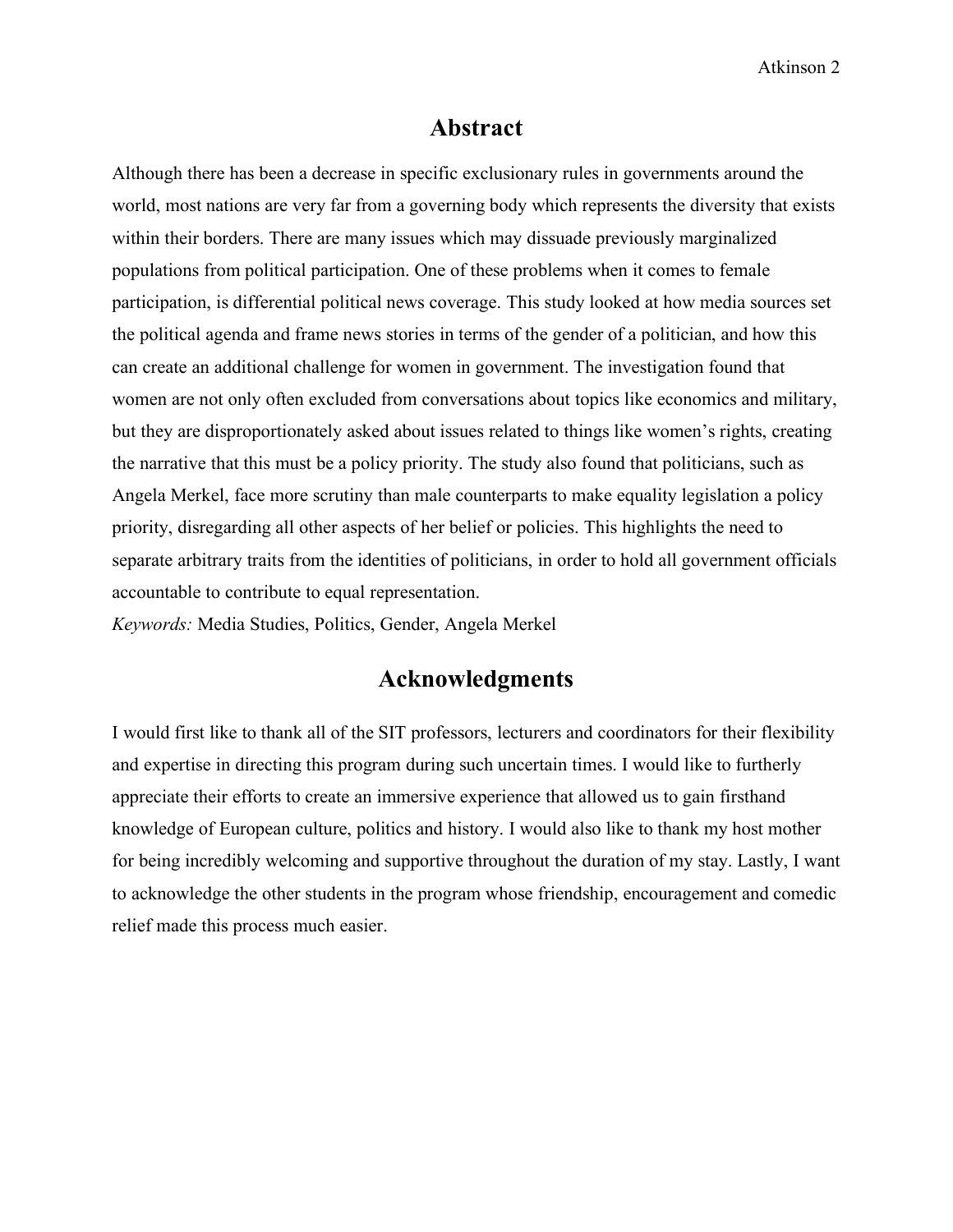## **Table of Contents**

| Analysis of Topics in German News Coverage of Angela Merkel From October-November 2021  14 |  |
|--------------------------------------------------------------------------------------------|--|
|                                                                                            |  |
|                                                                                            |  |
|                                                                                            |  |
|                                                                                            |  |
|                                                                                            |  |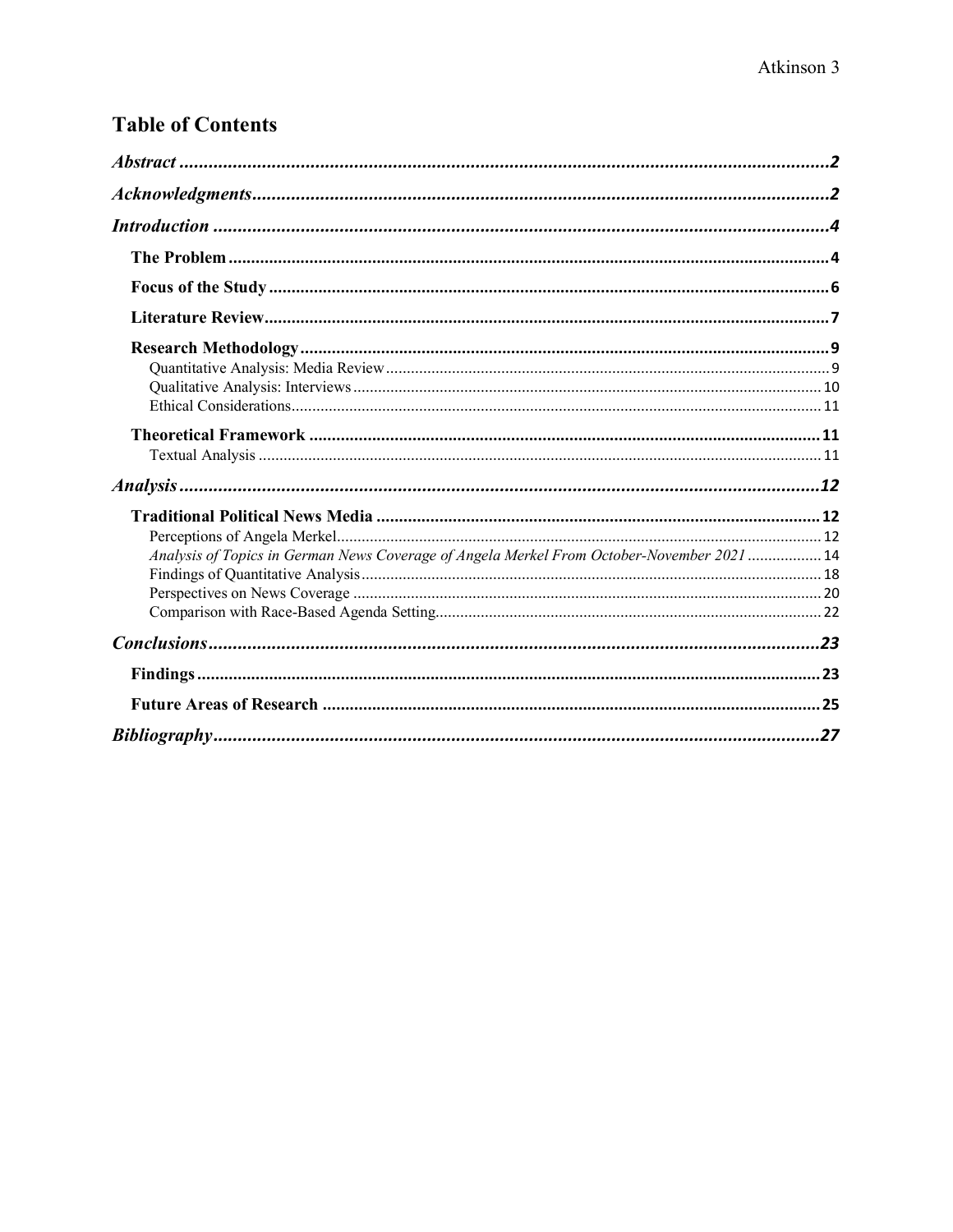## <span id="page-4-0"></span>**Introduction**

#### <span id="page-4-1"></span>**The Problem**

As nations across the world strive towards democratic development, the need to include marginalized groups, as well as diverse perspectives in every nations' political system is of ever-increasing importance. However, despite the widespread increase in areas like voting rights, and the breakdown in direct barriers to running for office, a governing body which is representative of the population is far from coming to fruition in most societies. Studies have shown that in many developed countries, the discrepancy between male and female political participation is not necessarily more or less, but rather differences in *modes* of participation (Coffé & Bolzendahl, 2010). The study indicated that while women are just as active as men in politics, they prefer private activism as opposed to traditional mechanisms, such as running for public office (330). While these methods of participation still influence the governing process of a society, it calls into question why women tend to shy away from directly running for office and turn to more unconventional participation. Historically, it has been culture and gender equality in broader society which helps to foster more inclusivity in government; nations where female leadership is more commonplace in things like family life, or in the workforce, tend to be more accepting of female politicians (Union, 2020). However, the developed nations involved in this study were, according to the UN Human Development Report, some of the highest-ranking countries when it comes to their Gender Development Index scores, indicating there are additional issues contributing to governmental participation (UN, 2021). Bringing awareness to the more nuanced and institutionalized matters contributing to the marginalization of women from the lawmaking process, is essential in order to create democracies which promote representation more demonstrative of the population as a whole.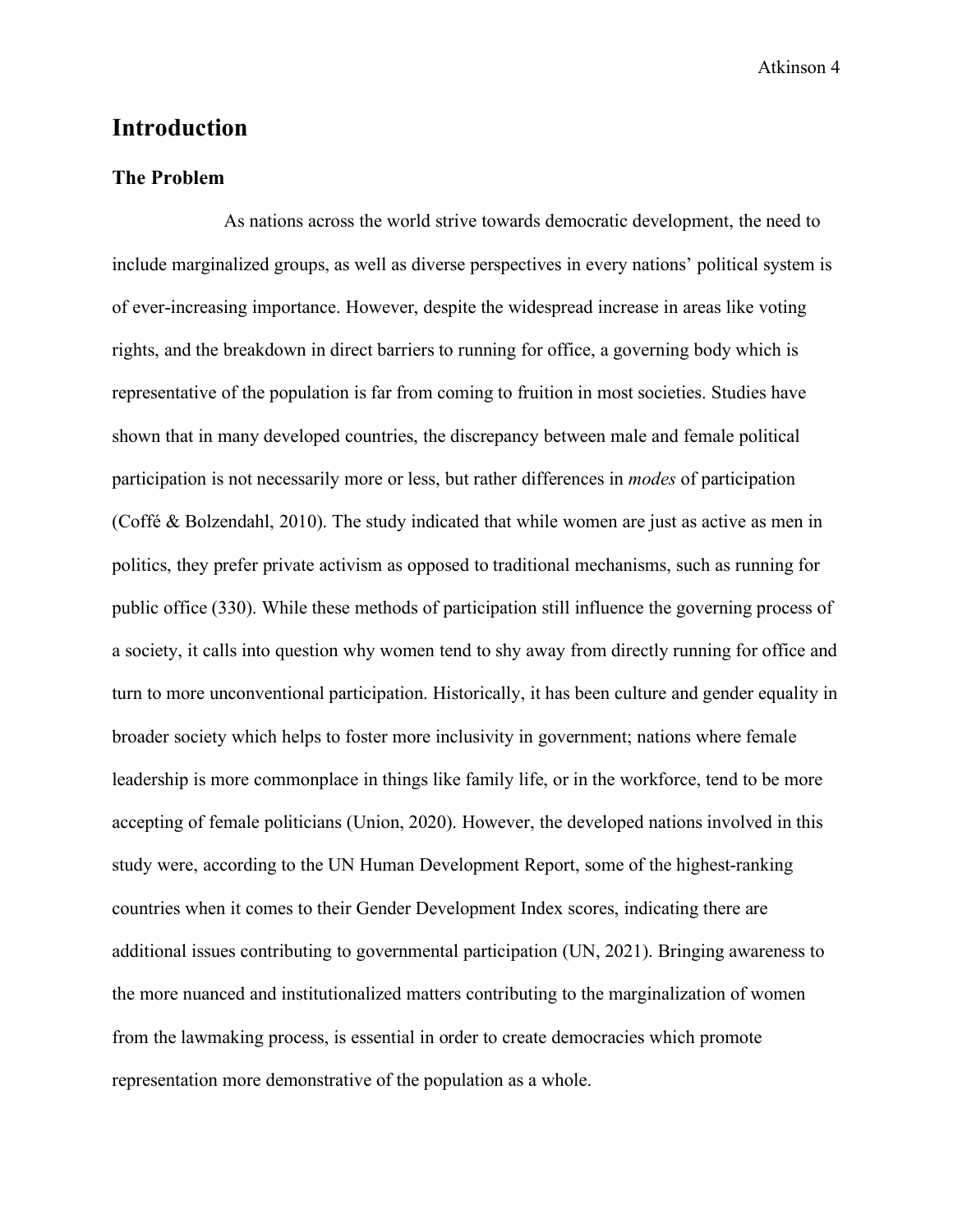Even the most respected and powerful female politicians face an array of challenges distinct from their male counterparts- which could account for their chosen mode of indirect political participation. One of these challenges is how gender is addressed in political news coverage. Media is an incredibly effective tool for influencing public opinion; The portrayal of a politician inevitably impacts public perception, and the criteria people use to judge them. Studies have shown that female politicians around the world are forced to engage with stories about gender specific, stereotypical, topics regardless of their other characteristics or political views (Pas & Aaldering, 2020). Some of these stereotypes include receiving more attention to their appearance and personal life, plus more negative viability coverage, and trait coverage (2020). Many of these gender specific topics which are covered can make women more vulnerable to criticisms that their male counterparts would never encounter, especially when it comes to questions about women's rights, which female politicians are disproportionally asked about (Winfrey & Schnoebelen, 2019). Furtherly exasperating this, female politicians are judged more harshly than males for the same transgressions, and news coverage of the same event between genders can vary extensively (Smith, Powers, & Suarez, 2005). These stereotypes, and coverage of specific stories based on gender, can potentially lead to women being represented in way that makes them less attractive to voters, and overall creates an additional challenge in their political career.

The issue of gender in news coverage is multifaceted. One aspect concerns how often they are consulted in the news in general. Concerning strictly consultation, women are the subjects of news coverage (either quoted or whom the story is about) only 27% of the time, clearly showing a widespread discrepancy (Center, 2018). When considering the substance of these articles they are included in, the findings are even more concerning. Women are most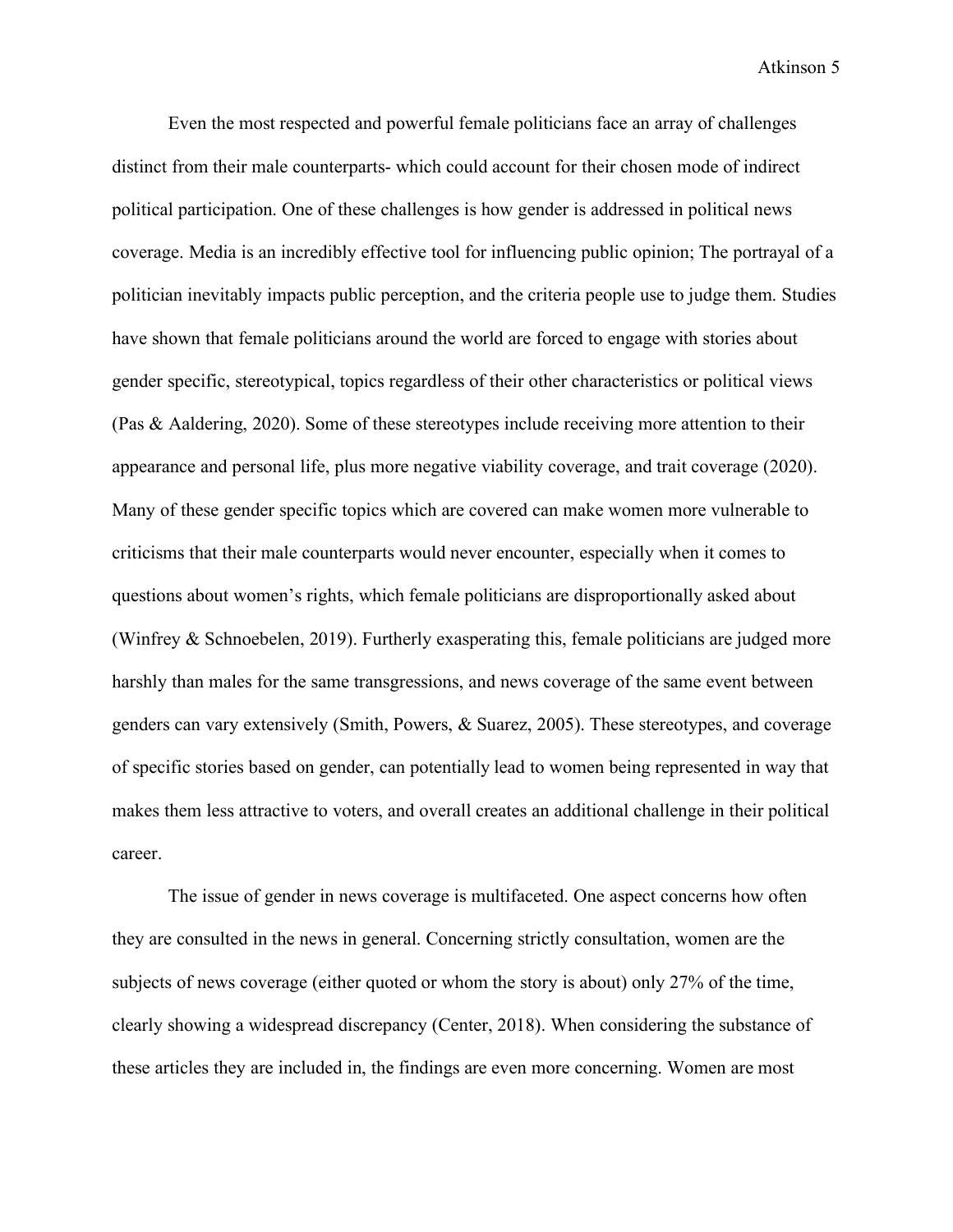likely to be featured in 'soft news' stories, such as celebrity and arts, while they are much less frequently included in 'hard news' such as politics, economics and government (White, 2009). This clearly would have a huge impact on female politicians, if their opinions are only considered for certain news topics.

The ability to point out instances of discrepancies in media coverage, especially when it comes to politicians, is the most necessary tool for creating a more equitable, and overall accurate, media environment. Studies conducted in order to correct this have found that, when it came to gender of the journalists themselves, it was shown that broadcasting networks with more longstanding gender diversity policies actually scored worse when it came to equal news coverage among males and females (Swert & Hooghe, 2010). This suggests that this is a much more systemic problem, and is not as simple as just employing more female journalists. As women's rights movements advance, it is important to realize what is actually perpetuating issues such as unequal representation in government- before taking steps to implement policies like gender quotas in government. This research seeks to investigate the tie between a politician and their gender in traditional political news media in hopes of creating a more equal playing field for participation in government.

#### <span id="page-6-0"></span>**Focus of the Study**

The focus of this study is to investigate recent news coverage of Angela Merkel using feminist media theory, to recognize stories which feature her gender, or include a stereotype that is associated with women in politics. It will compare this to public perception of her leadership and policies, to determine if this coverage was at all representative of her, or was exclusively a reaction to her gender. The question to be answered, more broadly, is: to what extent, and in what ways does the media focus on certain traits such as gender, and can we remove this to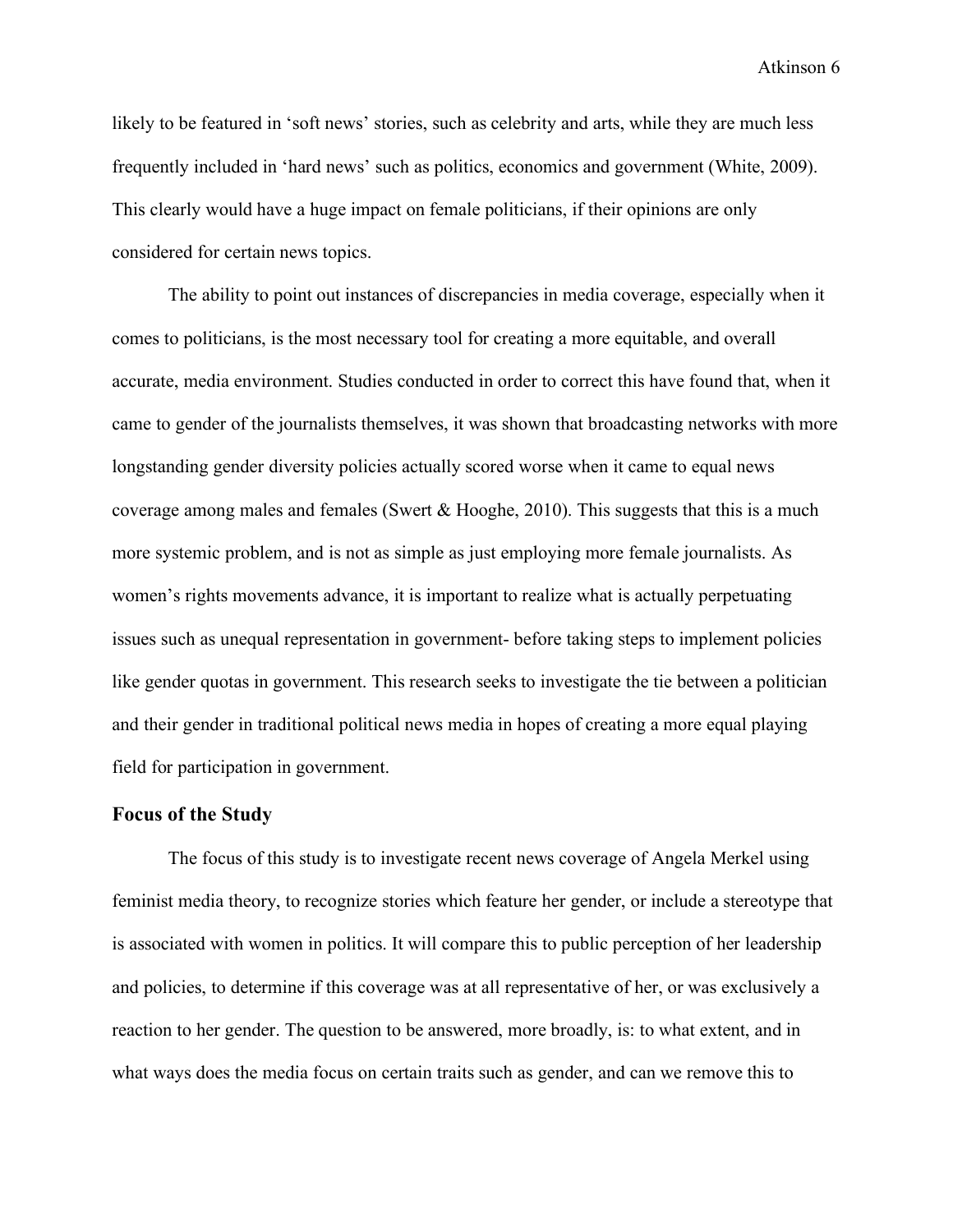create equality in news? After being named the world's most powerful women by Forbes magazine for over 10 years, and consistently maintaining one of the highest approval ratings of any head of state, Angela Merkel's 16-year chancellorship has clearly made strides in normalizing women in positions of power (Forbes, 2021). Her long career was characterized by the handling of countless European crises and she has been dubbed an inspiration to millions around the world. However, Merkel remains unique from many other female politicians, as she tends to shy away from issues such as women's rights and feminism, but yet is so often asked about topics such as whether she is a feminist (Mushaben, The Reluctant Feminist: Angela Merkel and the Modernization of Gender Politics in Germany, 2018). This study will consider previous research regarding her public perception and also include the opinions of, and interviews with experts in related fields, to try and learn more about how a politician of her beliefs and background has been confronted with gender in the media. Finally, the goal of this study is to suggest a systematic way to not only distinguish inequalities in news coverage, but to attempt to correct them or increase awareness among media consumers and producers of these issues.

#### <span id="page-7-0"></span>**Literature Review**

How to decrease the role gender narratives play in political news coverage is an area of evolving research, and studies into these topics go as deep as recognizing the importance of detaching the historical link of political power to the patriarchal identity (Eggers, Vivyan, & Wagner, 2018). This unconscious link often causes journalists to default to either a story which includes a gender stereotype or simply even arbitrarily incorporates the fact that the politician is a woman, which is only considered noteworthy because politics has historically been associated with men. On this same institutionalized level, "linguistic studies have analyzed how language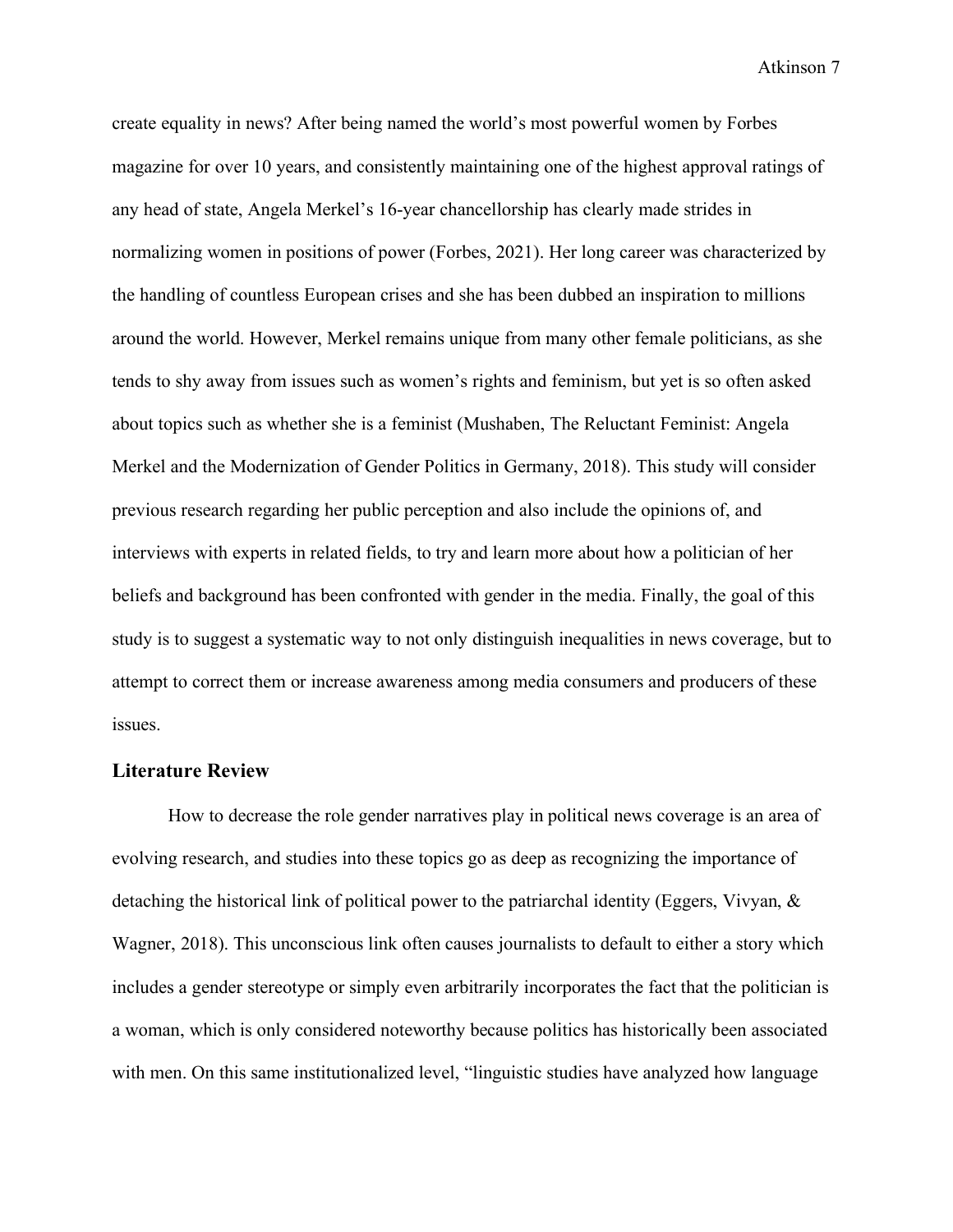typically uses gender as a defining feature of a person, and the default is a masculine perspective" which helps to explain some of the psychology behind the media fixation with gender (Carver, 2013). Male politicians have the luxury of being the 'default' gender and do not have to address certain issues which are constantly posed to women. These problems perpetuate extreme challenges faced by many female politicians in media coverage, such as in the case of Hillary Clinton, who one study pointed that "digital media was used to produce a political reality in which Clinton's bid for the White House could be rendered improper and unnatural" (Richie, 2013). This is just one example of a narrative where women must prove themselves to even be considered on the same political threshold as a male.

Stereotypical portrayals of gender have also been shown to be hinder the number of women who seek office by causing sentiments of 'defeatism' and 'political apathy' discouraging political participation, even if there are no physical barriers to joining (Galligan & Clavero, 2008). This ties back into the study showing that women prefer less institutionalized forms of politics, potentially to stay out of the political media spotlight avoid these encounters with the press (Coffé & Bolzendahl, 2010). Another challenge of female politicians is how they respond to the specific topics forced upon them, which one source explained by saying "female leaders find themselves wedged between rock and proverbial hard place" (Mushaben, Kan-di(e)-dat? Unpacking Gender Images across Angela Merkel's Four Campaigns for the Chancellorship, 2018). This referred to the concept that if women go against stereotypes, that they face criticism such as 'neglecting their god given role as a nurturing caregiver' and conversely, if they act feminine they are judged incapable of a leadership role. This has specific effects on women in higher offices and in the executive branch of government, as these are more demanding, time consuming careers, which creates even more opportunities to paint a woman as ill-equipped due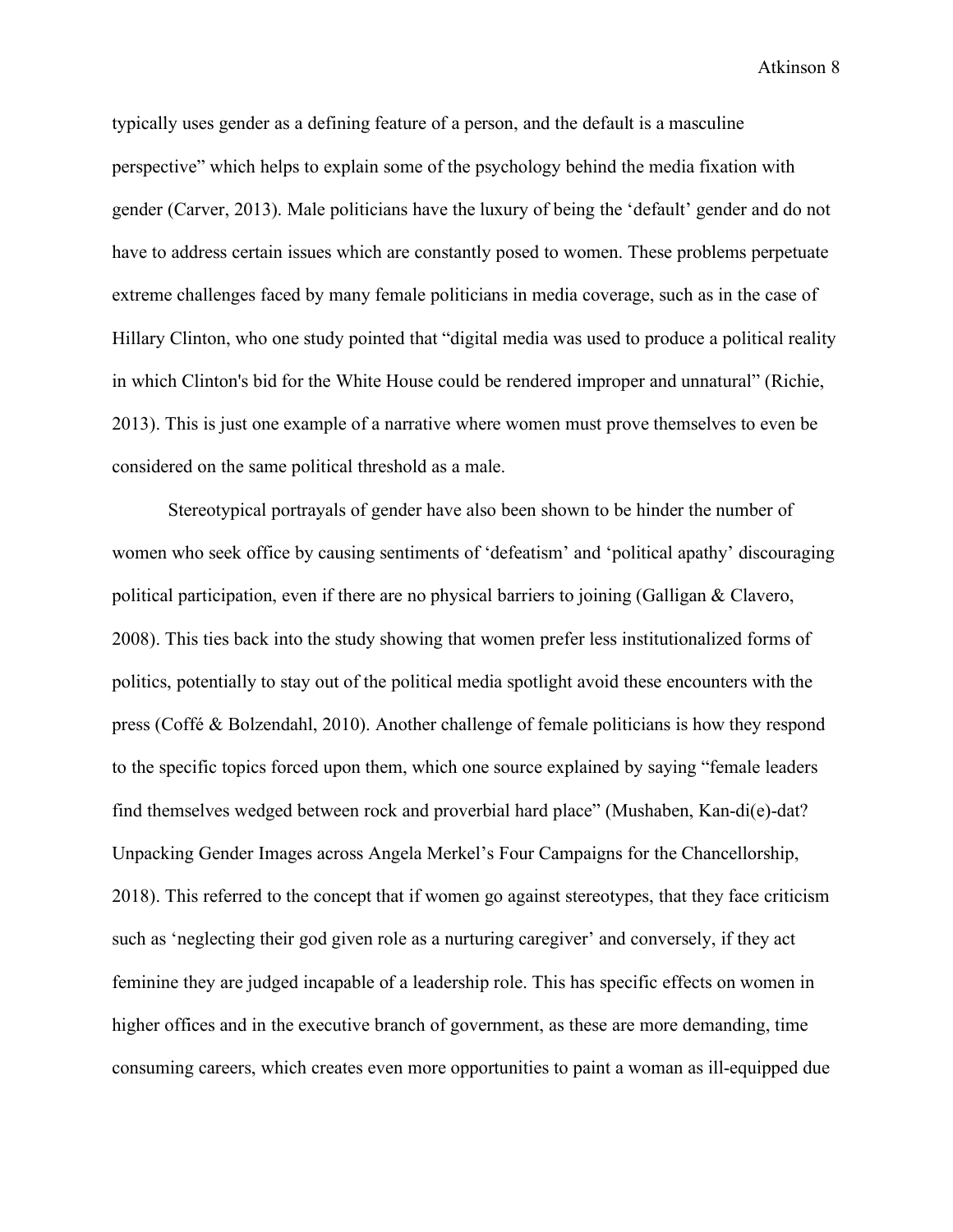to these antiquated gender roles (Reyes-Housholder, 2020). Moreover, women may also seem less equipped for these positions because the media does not offer them the chance to discuss policy topics in traditionally male dominated fields, which are clearly important to voters. For example, on topics such as economics, men's share of voices was up to 31 times higher than women's (Byrnes & Kassova, 2020). This research shows some of the specific ways gender stereotypes have been used in the past and the negative impacts that it can have on politicians.

This is especially interesting when it comes to Angela Merkel, whose political agenda has a much greater focus on topics not traditionally associated with her gender, and who has expressed a specific aversion to conversing about things such as feminism; one article has commented on her attempt to 'de-gender politics' (Ferree, 2006). Her controversial reluctance to embrace what is thought of as a 'traditional western feminist' has drawn criticism from many saying that she should use her role to help advance the rights of all women (Mushaben, The Reluctant Feminist: Angela Merkel and the Modernization of Gender Politics in Germany, 2018). This identity is distinct from most powerful female politicians and has contributed to a changing perspective about the decreased significance of gender playing a defining role in a political identity (Ferree, 2006). This study hopes to delve further into the intricacies of how her identity and beliefs are approached in the media and what concerns this raises.

#### <span id="page-9-0"></span>**Research Methodology**

#### <span id="page-9-1"></span>Quantitative Analysis: Media Review

To analyze the most recent news coverage of Angela Merkel, five different German news websites were considered. These were chosen using two different sources, which named the most popular German news media outlets, all with different affiliations, owners, and funding (Deutschland.de, 2019) (News Media and Political Attitudes in Germany, 2018). The study used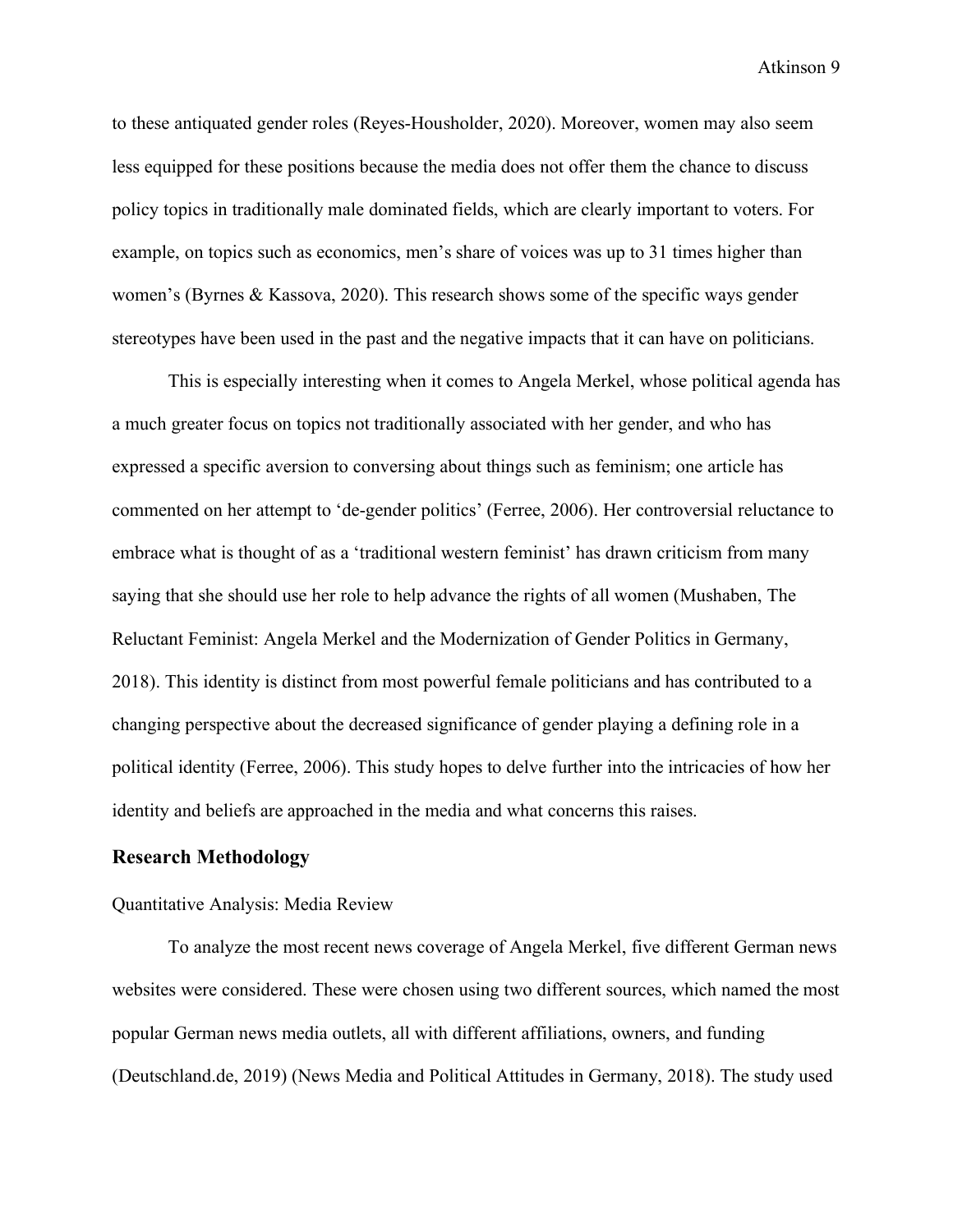the digital archives of the websites and analyzed each news story which mentioned the name "Angela Merkel" from the October to November of 2021. After identifying how many articles mentioned her somewhere in the text, it was furtherly narrowed down to only stories directly concerning *her,* excluding those which simply included a brief mention. Following this process, feminist media theory was applied to distinguish the stories which were directly about Merkel, *and* written about her gender, or topics that are associated with common female trait, or belief stereotypes. Due to the scope of this study, it will be focused mostly just on the topics covered, and not all of the direct language or judgements issued within the content of the stories themselves. Some of these stereotypical topics include discussions of her appearance, motherhood, work life balance, military/economic competency and emotional expressiveness (Pas & Aaldering, 2020). This analysis will be compared to examples of Angela Merkel's past statement and policies, to determine whether the topics covered are reflective of her beliefs and policies. Overall, it will try to determine how much gender was featured throughout her news coverage and whether it was a defining factor of what topics were chosen to discuss.

#### <span id="page-10-0"></span>Qualitative Analysis: Interviews

In order to gain more insight into this topic, several experts on subject areas such as, gender equality, news media, communications and politics were consulted in the form of interviews. Their unique perspectives have been used to supplement the existing literature, and to gain some more recent qualitive data, which is important due to the always changing and rapidly advancing fields of politics and media. Some interviews were formally conducted with specific questions prepared, however, some offered expertise in more of an informal setting, which allowed for a unique look into their field. Not only were these interviews helpful in solidifying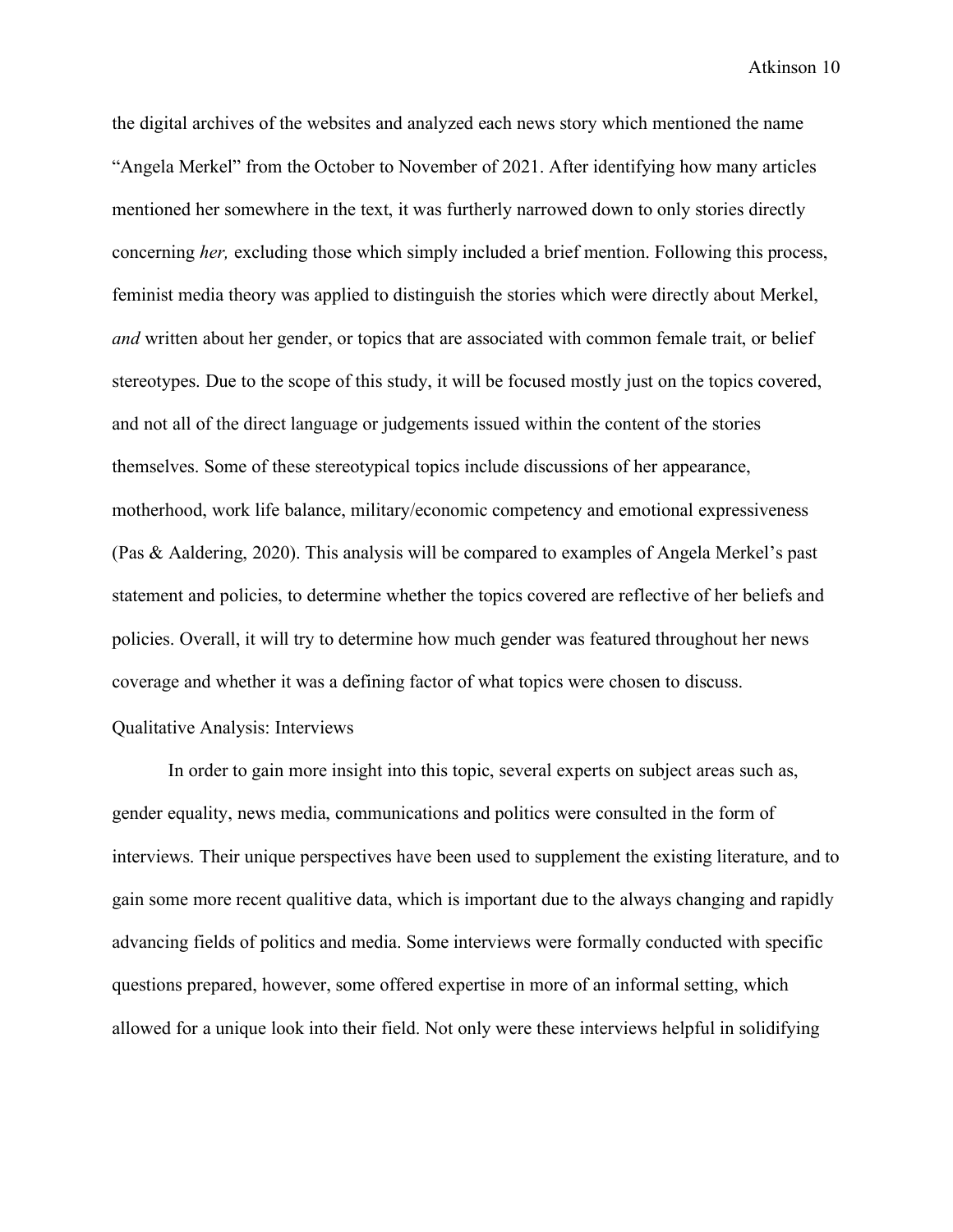the methods and theoretical framework of the study, but also offered further information on general public perception of Angela Merkel and gender inequality in news media.

#### <span id="page-11-0"></span>Ethical Considerations

Ethical considerations are especially important when discussing sensitive topics with interviewees such as gender and politics. When conducting interviews, it is necessary to be aware of this, and ensure proper consent from each participant. This project only includes interviews from adults who are able to give informed consent. Furthermore, when formulating questions for the interview it is important to exclude any possible bias, taking a subjective view in order to not skew the results, and ensuring that answers to the questions are properly conveyed in the research. Additionally, respecting the requested anonymity of subjects is of the utmost importance to maintain trust and ensure the best quality information to be included within the research.

## <span id="page-11-1"></span>**Theoretical Framework**

<span id="page-11-2"></span>Textual Analysis

Textual analysis will be used to interpret the overall messages of each news article, in order to expose a bias or stereotype that the producers of media may have unintentionally used when creating it. Media analysis employs a method of encoding and decoding, which identifies the message 'encoded' by the creator of the media versus what is 'decoded' by the consumer (Hall, 1973). This framework applies semiotics to analyze how media encodes symbols, and aims to deconstruct the underlying message that a media text may convey (Hodkinson, 2017). The producers encode the media with meaning, in hopes that it will be interpreted using the dominant ideology surrounding the symbols, as opposed to an oppositional or negotiated reading, which points out unintended messages. These dominant ideologies often adhere to common standards of the time, which in this case, are related to the historical patriarchy in most societies'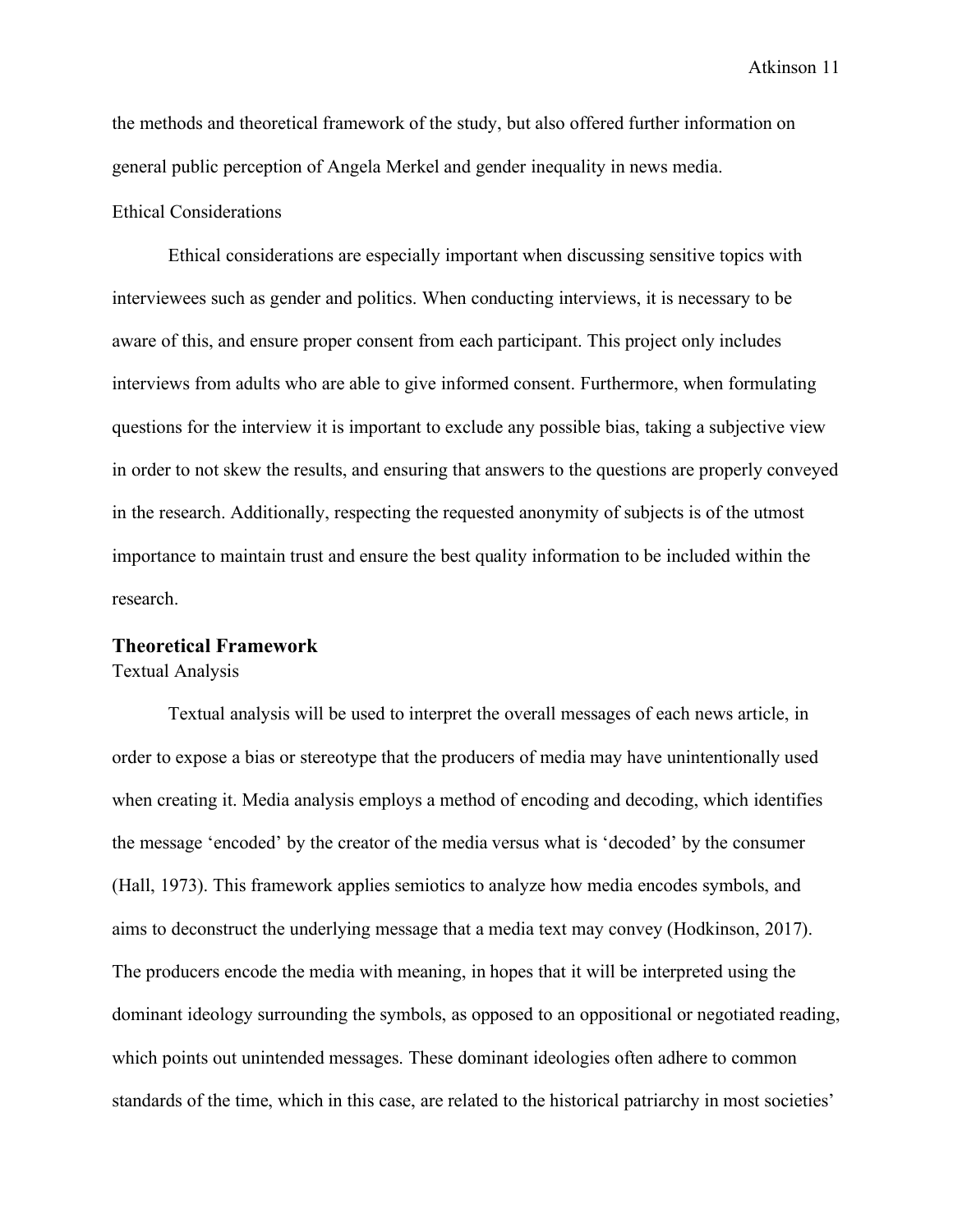politics (Zoonen, 1994). Feminist theory points out stereotypes, which are sometimes unknowingly encoded, and seeks to point out often times overlooked instances of inequality. An oppositional reading helps to expose the unintentional focus on gender in the sphere of political news media, and help formulate a way to ensure content that is representative of the politician themselves, and not on arbitrary traits like gender.

## <span id="page-12-0"></span>**Analysis**

## <span id="page-12-1"></span>**Traditional Political News Media**

<span id="page-12-2"></span>Perceptions of Angela Merkel

After developing a framework to analyze the how frequently news coverage was focused on topics specifically related to gender, and looking into some background information about the political identity of Angela Merkel, consultations with experts was the next step. The goal of this step of the research was to gain more qualitative details on the different aspects of the chancellor's policies, beliefs, and background. One professor at a local university, who is also an international human rights activist, was intrigued by the idea of investigating how often gender was brought up in news coverage of Merkel, in light of her personal views of the chancellors' policies and personality. The professor pointed out the interesting marginality of most traditional feminine traits, such as a very prominent home/marital life or a focus on clothing, which are usually of utmost importance especially during the campaign of a female politician. "When I think of her, I think of a rational scientist who fought through many crises over the years, the last word I would think of is 'woman' to describe her, it is obviously a part of her, but not a defining one" (M. O'Neil, personal communication, November, 9<sup>th</sup> 2021). An assistant professor of gender studies at another university, had many of the same thoughts. "The most feminine thing about her is her nickname- Mutti" (Anonymous, personal communication, November 11<sup>th</sup> 2021).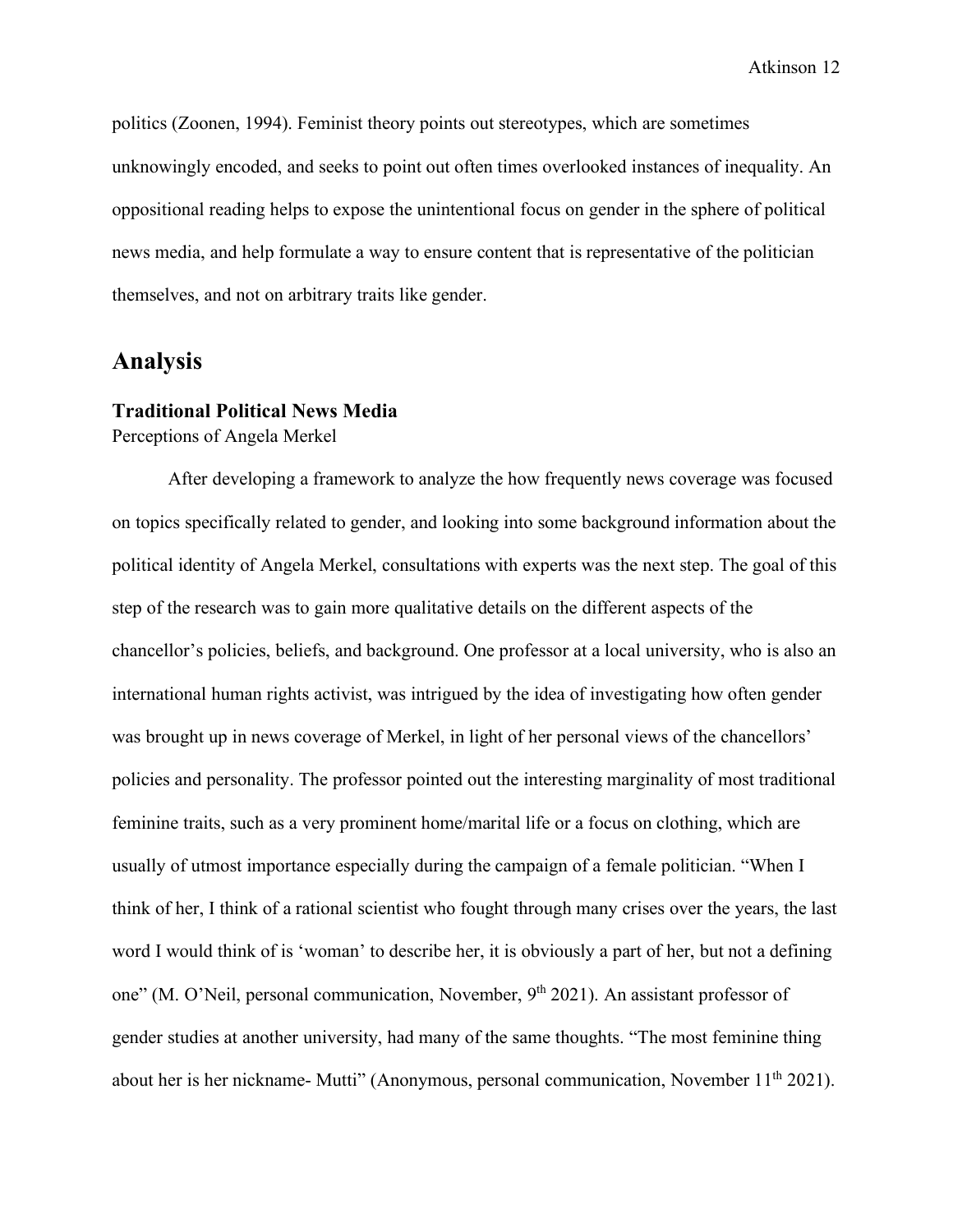She went on to detail how the German population widely uses this phrase meaning mother, which was developed as a patronizing slur by the opposing parties, to refer to the leader who does not have children (Evans, 2013). When asked about the role which 'Mutti' has played in women's rights in Germany and abroad she was clear in her feeling that beyond being a symbol of the possibility for a woman to ascend to this level, she did little for substantive policy change in Germany in respect to gender. Both of these sources agreed that beyond this symbolism, the goals of Merkel's chancellorship were not defined by her gender and viewed her more in terms of her political affiliations with the conservative party. The professor of gender studies also commented that this could be due to a lack of political feasibility for these type of policy goals within the conservative party. However, while more liberal policies may have been a difficult sell among her party, the Christian Democratic Union (CDU), Merkel did successfully challenge some other existing conservative narratives. She helped to pass laws such as marriage equality and increase immigration quotas; but never personally addressed gender equality legislation, making it clear it was not on top of her agenda.

When interviewing a professor of politics, he brought up another aspect of Merkel's personality in addition to her conservative affiliation, which was her upbringing in communist East-Germany. "One must consider that she was raised in a society that viewed people as workers, regardless of gender. From a young age she was surrounded by an atmosphere of equality" (Anonymous, personal communication, November 24<sup>th</sup> 2021). He pointed out an interesting positive element of this authoritarian regime, which was creating a sense of equality among all people. This argument was repeated in an article which discussed how her 'neutrality' on gender issues could stem from this deeply ingrained belief of sameness among all people, which is a difference in the East and West German identities (Woggon, 2019). During this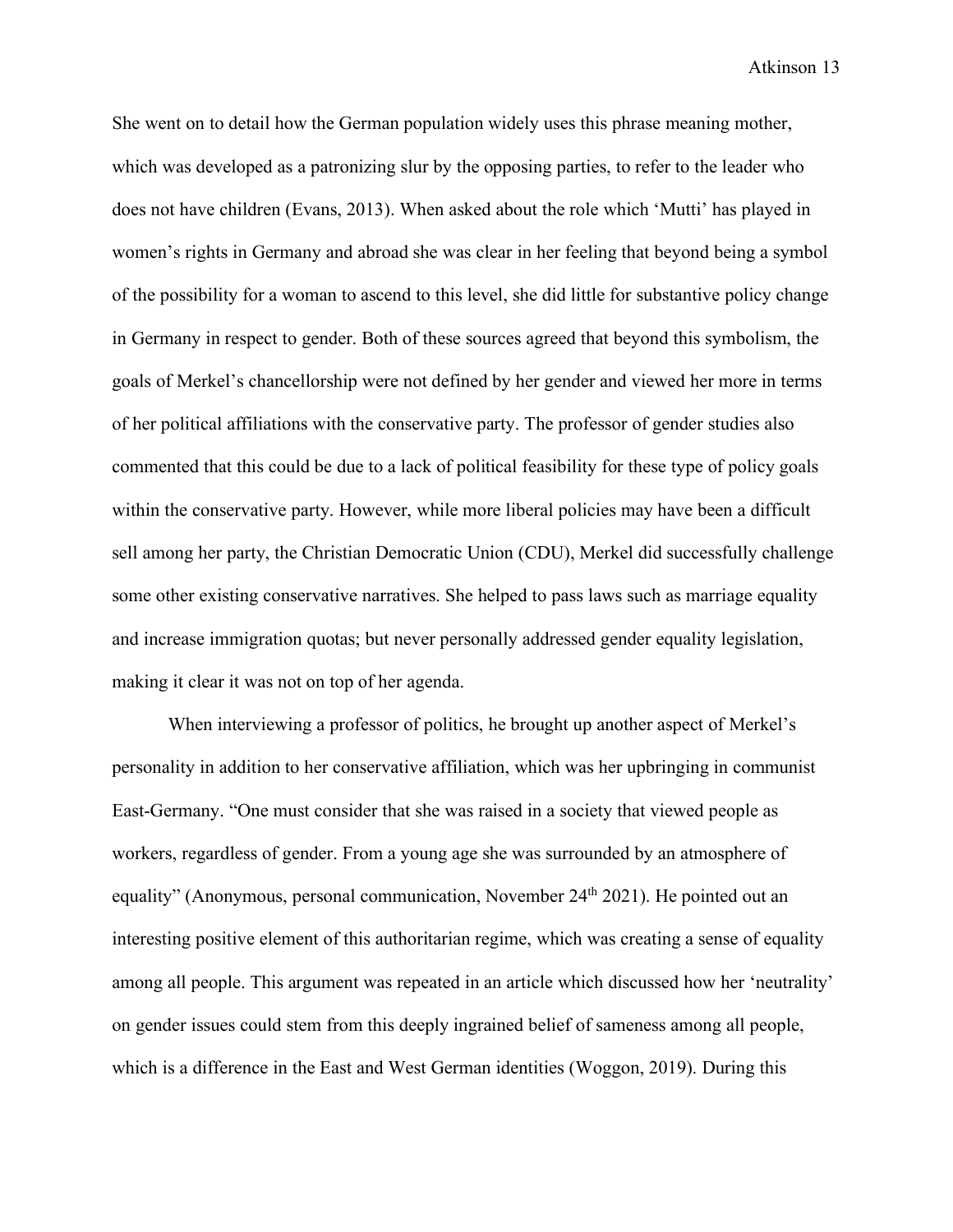interview, we went on to discuss how she, very traditionally, rose through the ranks of the CDU, and her tendency to follow what the previous conservative chancellor, Helmut Kohl, had done, never using gender as a platform. One article about Merkel's rise to power, and role in women's rights movement stated that she had 'no choice' but to run as a woman, however, her role in the movement was separating the feminine identity to be viewed as an individual (Ferree, 2006). The article went on to say that unlike male politicians, her standpoint on advancing the rights of women would *always* be a topic that would come up, whether she directly spoke on it herself or not (96).

During Merkel's time in office, although she personally shied away from addressing women's rights as a policy priority, a sweeping bill advancing gender equality was passed in Germany, mandating legally binding quotas for women in government and private companies (Gesley, 2021). A study was done to determine the main actors and reasons behind the latest gender equality legislation, which was passed in 2020, and it found that Angela Merkel, who although was the most powerful female politician in the world, did not play a significant role (Petra Ahrens, 2021). While this is clearly understandable given her beliefs, many people were still angered by this and alleged that as a woman she should do more in legislating 'for women'. In previous years, although over one-third of her cabinet was comprised of women, she was very much opposed to implementing any type of quota system (Eddy, 2013). She was criticized for supposedly putting party consensus above German women, and for 'neutralizing' her gender to the public. Given this overview of how Merkel approached gender in her politics and her beliefs on the subject, her news coverage will be examined to see how often it is still brought up. Figure 1:

<span id="page-14-0"></span>*Analysis of Topics in German News Coverage of Angela Merkel From October-November 2021*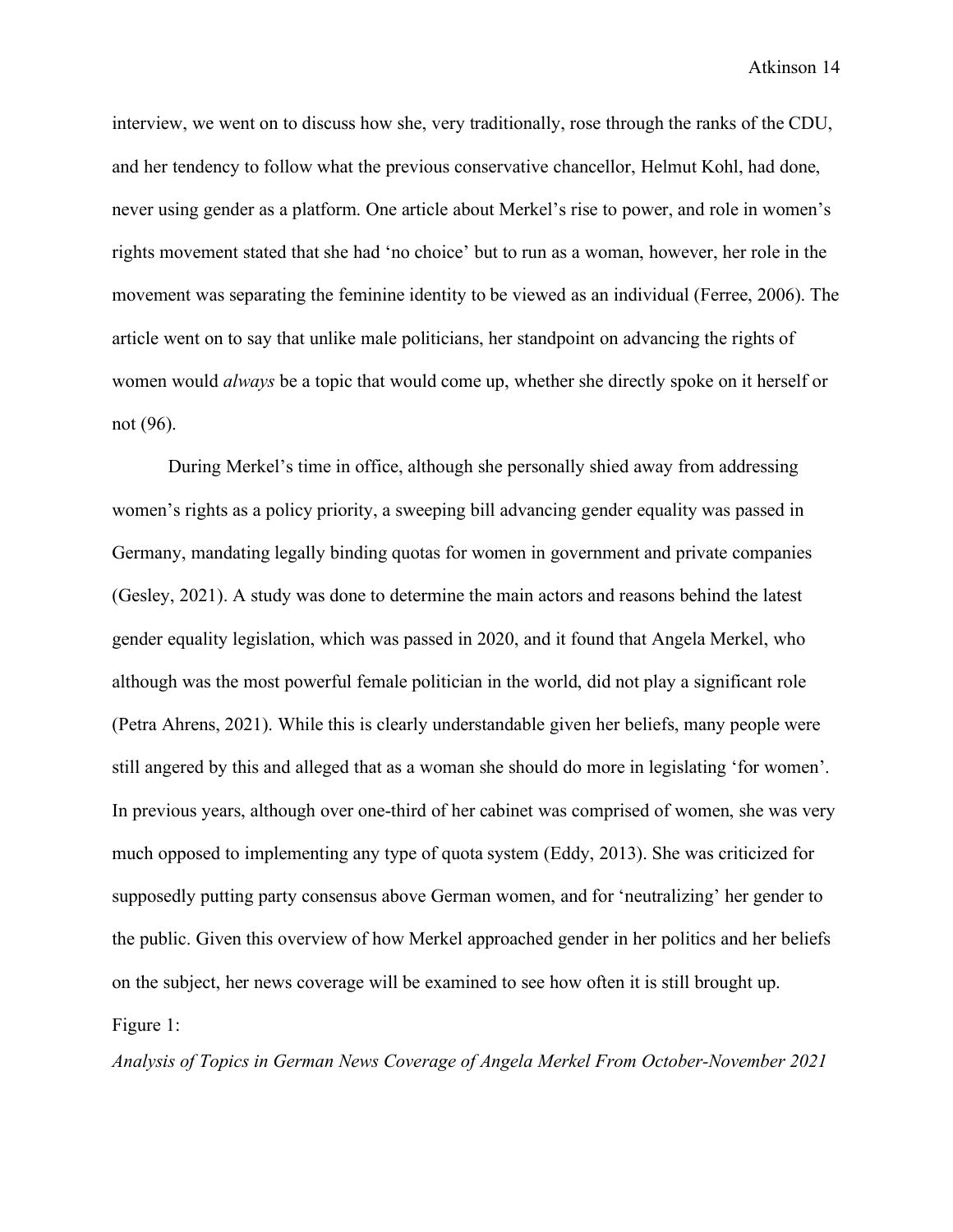Zweites Deutsches Fernsehen (ZDF): total **98** digital articles that mention Angela Merkel from 10/17-11/17

| - Public-service television broadcaster since 1963 and is an independent nonprofit |
|------------------------------------------------------------------------------------|
| institution. Many different programs and channels offered.                         |

| The number of articles that are directly<br>concerning her policies, life, leadership etc                                                                                                                                         | 23                                                                                                                                                                                |
|-----------------------------------------------------------------------------------------------------------------------------------------------------------------------------------------------------------------------------------|-----------------------------------------------------------------------------------------------------------------------------------------------------------------------------------|
| How many articles mention gender or discuss<br>a topic related to a stereotype?<br>(including appearance, personal life,<br>motherhood, work life balance, emotional<br>expressiveness, or any specific women's<br>rights issues) | Total: 6<br>$10/26/2021$ - Discusses her winning<br>'affection' compared to a male counterpart.<br>11/12/2021 - About her portraits over the years<br>and her appearance in them. |
| Percentage of Articles Concerning Gender:<br>26%                                                                                                                                                                                  | $11/12/2021$ -Discusses her being the first<br>female chancellor.                                                                                                                 |
|                                                                                                                                                                                                                                   | 11/03/2021 - Calls her the mother of Germany.                                                                                                                                     |
|                                                                                                                                                                                                                                   | 10/22/2021- Calls her the 'girlfriend' of<br>Barack Obama.                                                                                                                        |
|                                                                                                                                                                                                                                   | 10/23/2021 Written about including more<br>women in political parties.                                                                                                            |

Ziet: total **131** digital articles that mention Angela Merkel from 10/17-11/17

- Privately owned newspaper in existence since 1946. Known for long, extensive news stories that are generally more left-leaning.

| The number of articles that are directly<br>concerning her policies, life, leadership etc | 26                                               |
|-------------------------------------------------------------------------------------------|--------------------------------------------------|
| How many articles mention gender or discuss                                               | Total: 5                                         |
| a topic related to a stereotype?                                                          | 10/28/2021- Titled 'where are the women'.        |
| (including appearance, personal life,                                                     |                                                  |
| motherhood, work life balance, emotional                                                  | $11/02/2021$ - Article on a 28-year-old woman    |
| expressiveness, or any specific women's                                                   | in Bundestag is compared to Merkel (no other     |
| rights issues)                                                                            | relation between the two).                       |
|                                                                                           |                                                  |
| Percentage of Articles Concerning Gender:                                                 | 11/08/2021 - Discusses rape and assault of       |
| 19%                                                                                       | female migrants.                                 |
|                                                                                           | $11/11/2021$ - Discusses her image in portraits. |
|                                                                                           | 11/11/2021- Points out Merkel's emotions         |
|                                                                                           | compared to male politicians.                    |

Bild-Zeitung : total **156** digital articles that mention Angela Merkel from 10/17-11/17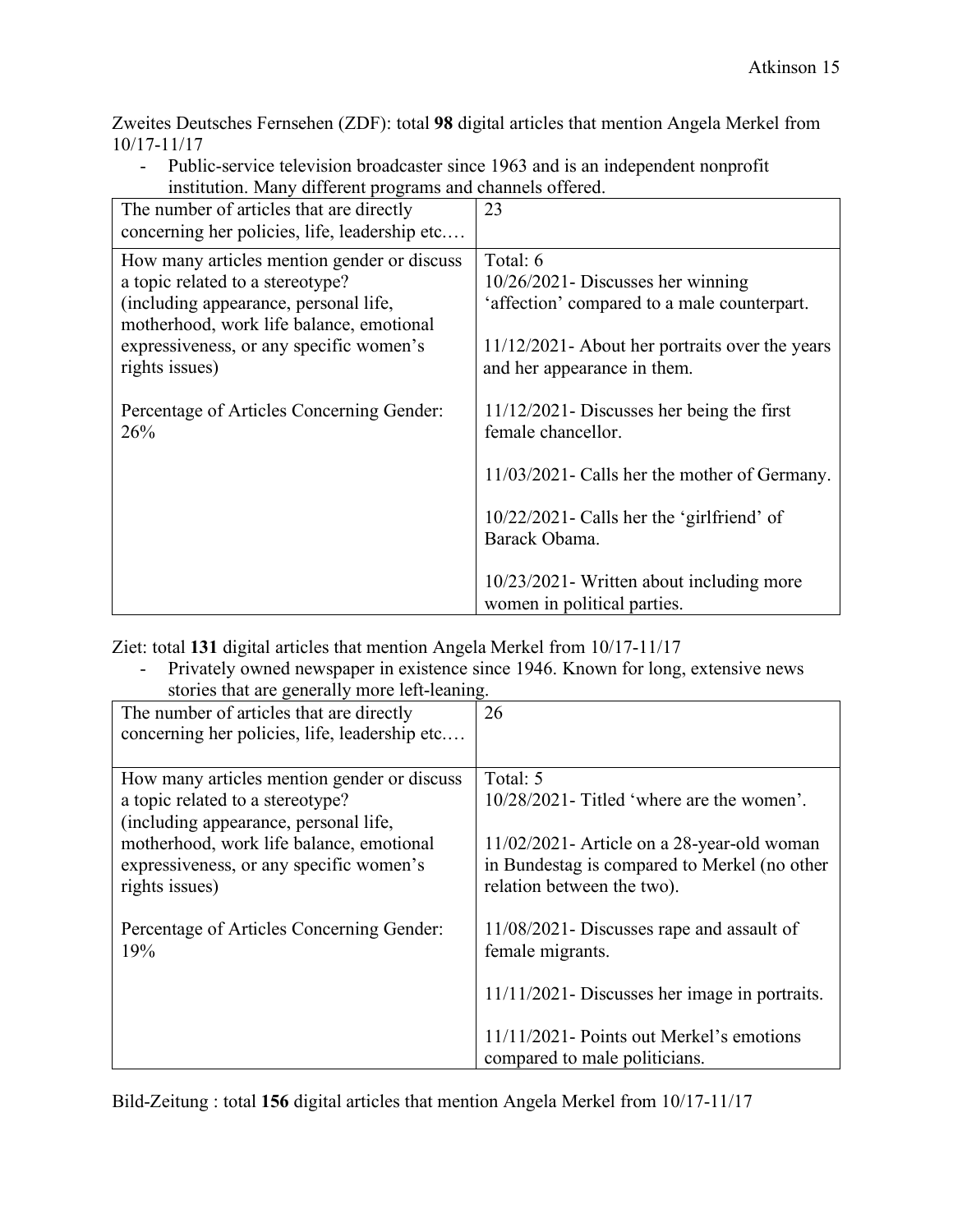- Published by the Axel-Springer Publishing Company is Germany's largest and most popular tabloid. A mixture of news, gossip, and sensationalism. Notorious for having a large influence on politicians.

| rarge influence on pontrulans.<br>The number of articles that are directly | 25                                                                               |
|----------------------------------------------------------------------------|----------------------------------------------------------------------------------|
| concerning her policies, life, leadership etc                              |                                                                                  |
| How many articles mention gender or discuss                                | Total: 14                                                                        |
| a topic related to a stereotype?                                           | 11/17/2021 - Critiquing her keeping staff and                                    |
| (including appearance, personal life,                                      | not returning to civilian life $(x2)$ .                                          |
| motherhood, work life balance, emotional                                   |                                                                                  |
| expressiveness, or any specific women's                                    | 11/16/2021 - Calls Merkel expensive for                                          |
| rights issues)                                                             | maintaining staff after leaving office and not                                   |
|                                                                            | returning to life.                                                               |
| Percentage of Articles Concerning Gender:<br>56%                           | 11/10/2021- About first female candidate for<br>chancellor.                      |
|                                                                            |                                                                                  |
|                                                                            | $11/10/2021$ - Calls her dealings with Putin<br>'dramatic'.                      |
|                                                                            | $11/08/2021$ - Titled 'the CDU's women                                           |
|                                                                            | problem'.                                                                        |
|                                                                            | $11/06/2021$ - Titled 'women are just a                                          |
|                                                                            | commodity'.                                                                      |
|                                                                            | $11/03/2021$ - Refers to her as mother of<br>Germany.                            |
|                                                                            | 11/03/2021- Titled 'there are very good                                          |
|                                                                            | women in the CDU' and says that women are<br>afraid of being compared to Merkel. |
|                                                                            | 11/01/2021- Whole section about how women                                        |
|                                                                            | dominate nominations for a certain bundestag<br>position.                        |
|                                                                            | 10/25/2021- A woman is slated for VP.                                            |
|                                                                            | 10/24/2021 - Revealing that she gives away                                       |
|                                                                            | her discarded blazers.                                                           |
|                                                                            | 10/23/2021 - Asking what she does with her                                       |
|                                                                            | discarded blazers and wardrobe.                                                  |
|                                                                            | 10/18/2021 - Pointing out the lack of women                                      |
|                                                                            | in CDU party.                                                                    |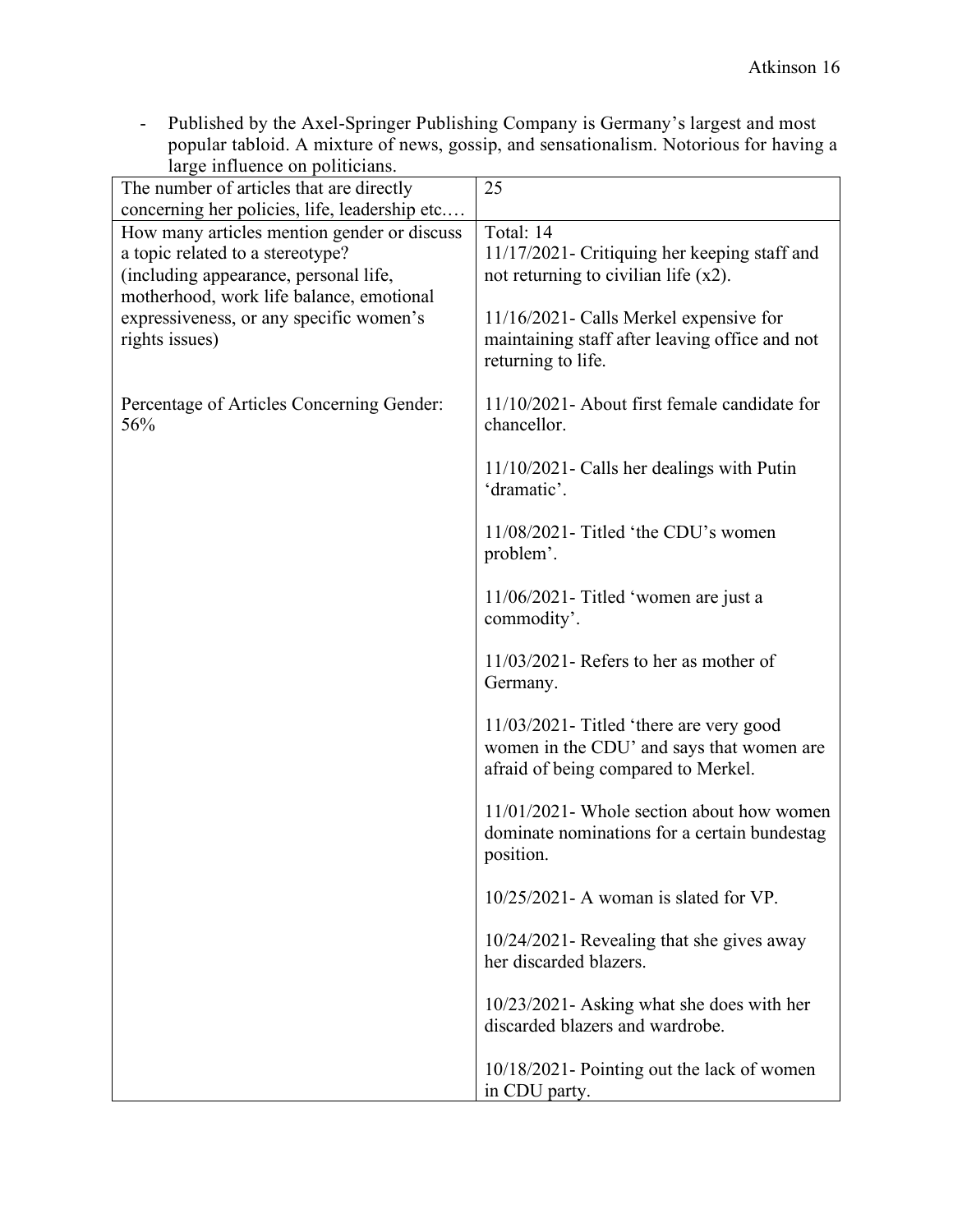- Deutsche Welle (DW): total **72** digital articles that mention Angela Merkel from 10/17-11/17 - Is a relatively new news organization specializing in international coverage and in several
	- different languages. State-owned and funded by German federal taxes, intended to prove independent coverage to connect people.

| 16                                             |
|------------------------------------------------|
|                                                |
| Total: 3                                       |
| $11/12/2021$ - Her appearance in portraits and |
| general looks.                                 |
|                                                |
| $10/23/2021$ - Calls on women to be more       |
| active in politics.                            |
|                                                |
| $10/20/2021$ - New candidate is discussing     |
| gender inequality in Bundestag.                |
|                                                |

Stern: total **140** digital articles that mention Angela Merkel from 10/17-11/17

|                                               | Most popular news magazine in Germany since the end of WW2. It is privately owned |  |
|-----------------------------------------------|-----------------------------------------------------------------------------------|--|
| and generally more liberal and left leaning.  |                                                                                   |  |
| The number of articles that are directly      | 63                                                                                |  |
| concerning her policies, life, leadership etc |                                                                                   |  |
|                                               |                                                                                   |  |
| How many articles mention gender or discuss   | Total: 8                                                                          |  |
| a topic related to a stereotype?              | $11/17/2021$ - Discusses the CDU as a                                             |  |
| (including appearance, personal life,         | 'gentlemen's club' and points out an                                              |  |
| motherhood, work life balance, emotional      | unknown woman with no relation to Merkel                                          |  |
| expressiveness, or any specific women's       | to compare them.                                                                  |  |
| rights issues)                                |                                                                                   |  |
|                                               | 11/15/2021 - Her appearance in portraits.                                         |  |
| Percentage of Articles Concerning Gender:     |                                                                                   |  |
| 13%                                           | 11/14/2021 - Discusses not having children                                        |  |
|                                               | impacting career.                                                                 |  |
|                                               |                                                                                   |  |
|                                               | 11/12/2021- The Danish monarch comments                                           |  |
|                                               | on her character and competence is then asked                                     |  |
|                                               | whether she thinks there is enough women in                                       |  |
|                                               | politics.                                                                         |  |
|                                               |                                                                                   |  |
|                                               | $11/07/2021$ - Asks whether the there is enough                                   |  |
|                                               | women in the CDU party.                                                           |  |
|                                               |                                                                                   |  |
|                                               | 11/04/2021 - Discusses her and her husbands'                                      |  |
|                                               | relationship.                                                                     |  |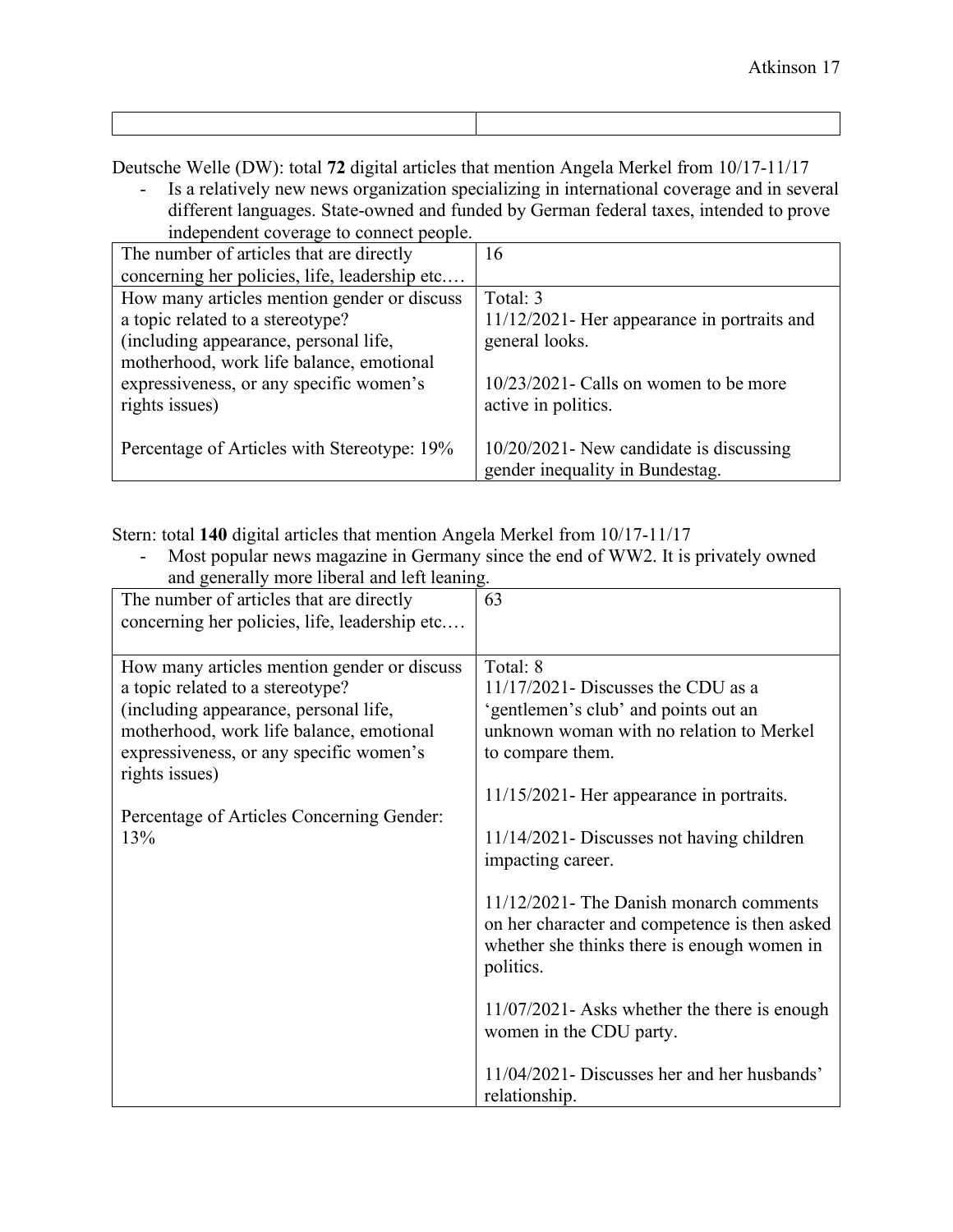| 10/23/2021- About her blazers and clothing<br>choices.       |
|--------------------------------------------------------------|
| 10/23/2021- Titled 'Merkel encourages<br>women in politics'. |

*Note.* News sources were chosen, and descriptions were obtained, according to a Pew Research Study (News Media and Political Attitudes in Germany, 2018) and also an article on an independent German website (Deutschland.de, 2019).

## <span id="page-18-0"></span>Findings of Quantitative Analysis

#### *General Findings*

First, the percentage of articles which concerned a topic which had something to do with Chancellor Merkel being a woman (or a stereotype about this identity) in each news source was calculated. The next step was taking the mean of the values, to determine the average number of these types of articles in all of the sources. While the individual percentages of gender specific articles ranged from 13% to 56%, which could be potentially attributed to several differences in each media company, the overall average was 26%. This means that out of all news articles directly about Angela Merkel on these German news sites, more than a quarter of them were about a topic that had something to do with her gender. While this general statistic is concerning, it can be broken down into several specific issues within the coverage.

#### *Agenda Setting & Stereotypes*

Agenda setting is the ability of the media to choose certain topics which the public will focus on to form judgements about an event or individual, especially during elections and in politics more generally (Dearing, Rogers, & Rogers, 1996). In this context, the study established that the press has often used stereotypes related to gender to 'set the agenda' of what people will consider when they think of Angela Merkel. If the press focuses on Merkel in stories concerning how there is not enough women in government, the public will judge her based on how she has played a role in the women's movement- and not on a topic like her economic policy. This was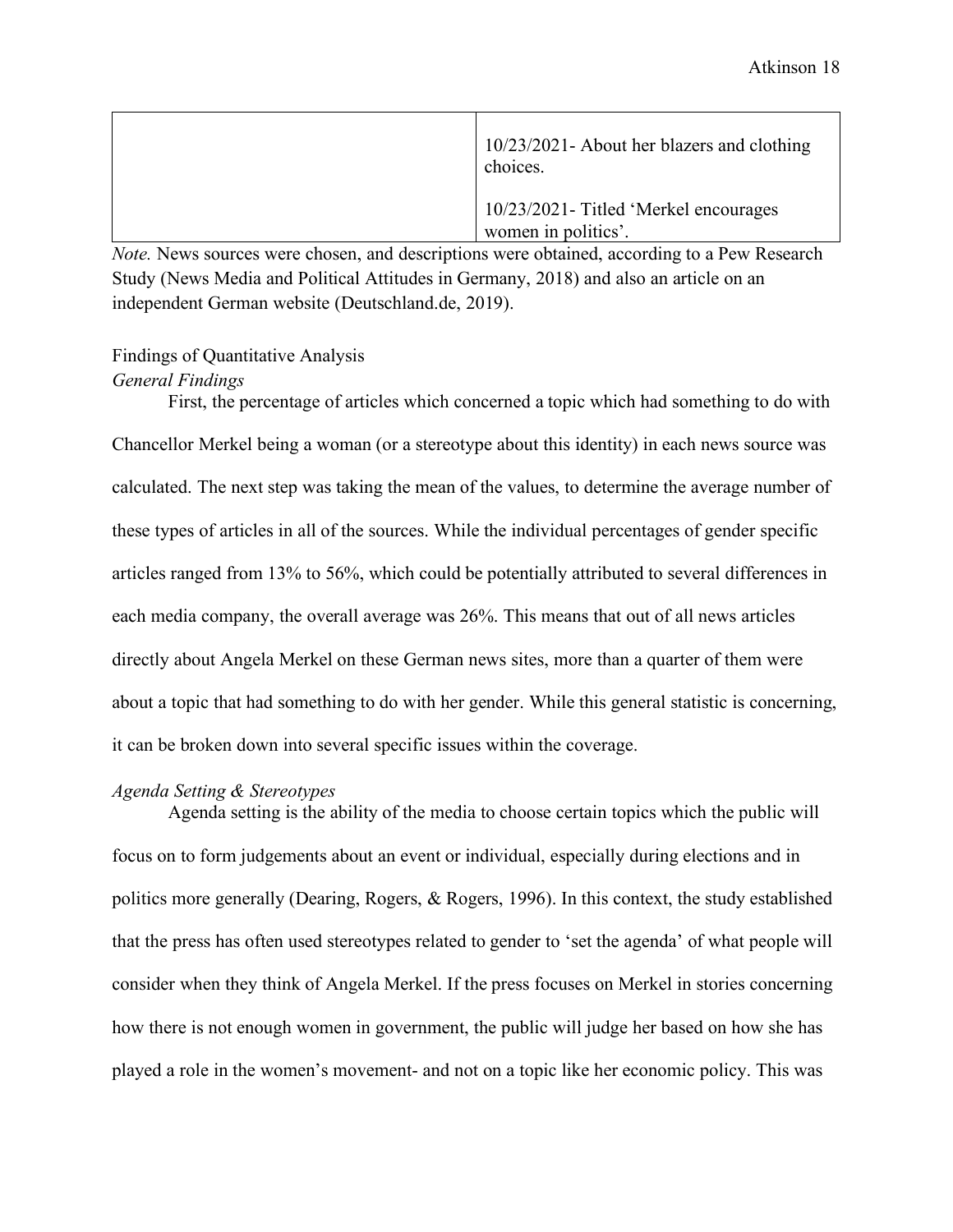discussed during an interview with an EU Business School Researcher, who is currently looking into how gender discrepancies in many industries are being addressed. He noted that *especially*  in public office or positions with a responsibility to stakeholders, such as CEO, gender should be completely negligible when it comes to expectations and policies. "When you start assigning certain obligations to female officials which are different from males, or focusing unnecessarily on their gender, this exacerbates the problem of inequality within these offices, because why should it [gender] even be discussed at that point?" (Anonymous, personal communication, November 26<sup>th</sup> 2021). Overall agenda setting creates unconscious associations in the minds of media consumers who will use the most salient stories to form judgements, which are often chosen because of gender, instead of focusing on issues which are much more relevant to her political platform.

#### *Framing*

Another problem realized in this investigation is what is referred to as 'framing'. Framing is when media presents an event or story in a specific way which influences the way that people interpret it (Scheufele, 2000). Not only does the agenda set by the press matter, but the way the event is framed makes an even bigger impact. In this news coverage, many of the stories about Angela Merkel were framed around her identity as a woman. During the same interview with the business researcher, he stated: "the minute that you include even the context of 'female chancellor' instead of just saying chancellor, you are framing the issue in terms of her gender, which in almost all cases in a political discussion is irrelevant" (Anonymous, personal communication, November  $26<sup>th</sup> 2021$ ). In this study specifically, many of the articles which were considered were a review of her leadership over the past 16 years and despite all of her other accomplishments, the first thing mentioned was often her gender. The interviewee went on to say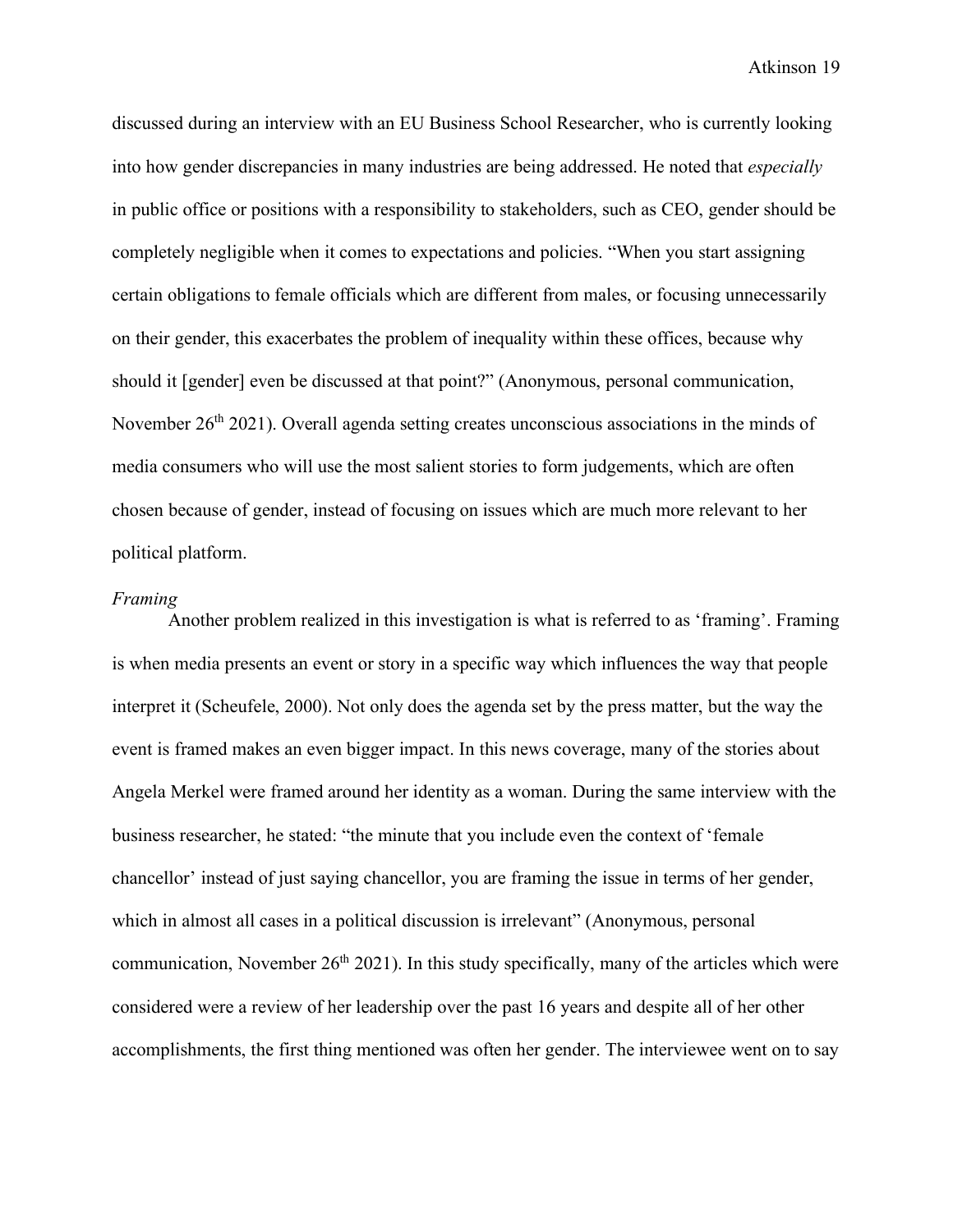that adding this caveat to her title can not only distract from her accomplishments, but even seems to diminish them in a way (Anonymous, personal communication, November  $26<sup>th</sup> 2021$ ). Perspectives on News Coverage

<span id="page-20-0"></span>After making this calculation, and delineating the specific issues which are involved in news concerning Angela Merkel, an official from a political news organization was interviewed to learn more about this topic from a journalistic standpoint. One of the first things he called attention to was the mindset reporters and journalists often have when creating a story, or 'setting the agenda'. He detailed that even state-run media still is inherently focused on 'giving the people what they want' and that when it comes down to the individual journalist, no one wants to publish a boring or unpopular story. This problem is exasperated in profit-based organizations, where generating popularity and giving equal coverage almost never aligns. Furthermore, we discussed how more attention needs to be brought to the way that biases are manifest in news coverage. "When you ask a woman about her outfit or whether she is a feminist, it is often just an implicit association, combined with the fact that we think it is what readers want to know about her, it is often the content that is created, equal or not" (Anonymous, personal communication, November  $11<sup>th</sup> 2021$ ). Furtherly, considering the lack of attention to female opinions on topics such as economics and military, he agreed that the media environment is often polluted with topics that are really only brought up because of gender, with little thought to substantive policies or beliefs (Anonymous, personal communication, November 11<sup>th</sup> 2021). The inherent goals of journalists themselves clearly contributes to the agenda which is set in the news, which generally perpetuates previously held beliefs of consumers. This essentially creates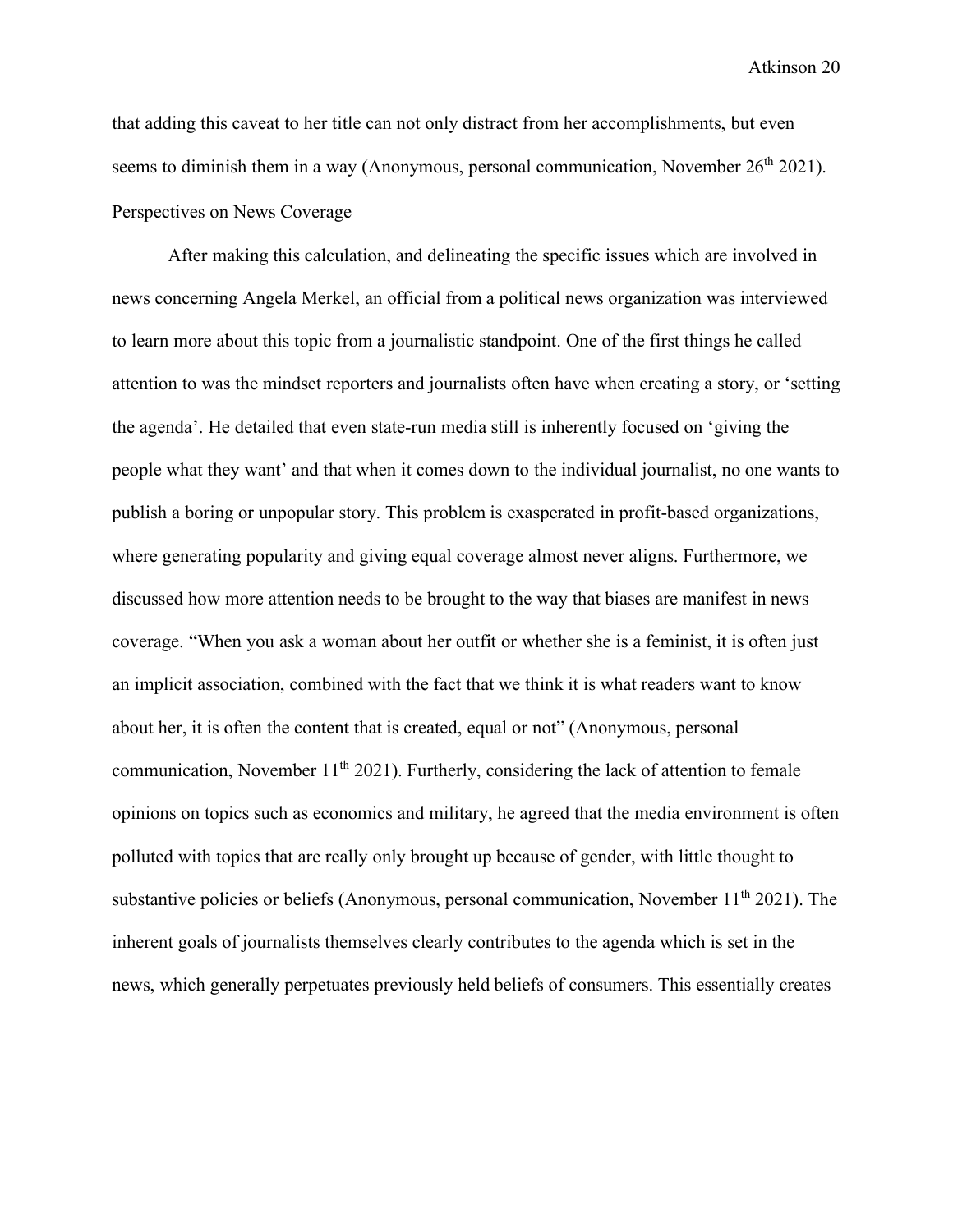echo chambers<sup>[1](#page-21-0)</sup> in the traditional media environment, where detrimental gender bias is disseminated.

We went on to examine possible remedies for this issue, and if there was a potential regulatory method, or information campaign which could be put in place to try and make the journalistic community aware of these tendencies. "I think we are moving away from many instances of really harmful news bias, however, with so many considerations to make when writing a news article there are also many opportunities to insert a bias- which everyone has one way or another" (Anonymous, personal communication, November  $11<sup>th</sup> 2021$ ). He went on to detail how he was recently writing an article about economics and when choosing a photo, he could have gone with an image of a few men sitting in a bar. "Clearly this follows the stereotype that economics is a 'boys club', and I think it is important to at least try and catch ourselves, even when it comes to seemingly small things like what photo we are using" (Anonymous, personal communication, November  $11<sup>th</sup> 2021$ ). Furthermore, even when more 'neutral' events are covered, they are still framed in terms of the feminine identity. This is due to the role the psychological concept of Attribution Theory plays in framing, causing people to attribute certain behaviors to things like the gender of a person, discounting other variables (Scheufele, 2000). One example of this, which was commented on in an article regarding Merkel's image was:

If Angela Merkel is convinced of the inevitability of a process, she moves on unsentimentally. But that is remarked on differently for her than it would be for a man. And should she seek a compromise, which would be called political talent in a man, the newspapers call her hesitant. If she gets her own way, she's called the

<span id="page-21-0"></span> $<sup>1</sup>$  An echo chamber is defined as an environment in which a person encounters only beliefs or opinions that coincide</sup> with their own, so that their existing views are reinforced and alternative ideas are not considered. It is a common phenomenon in social media, which algorithmically shows people what they want.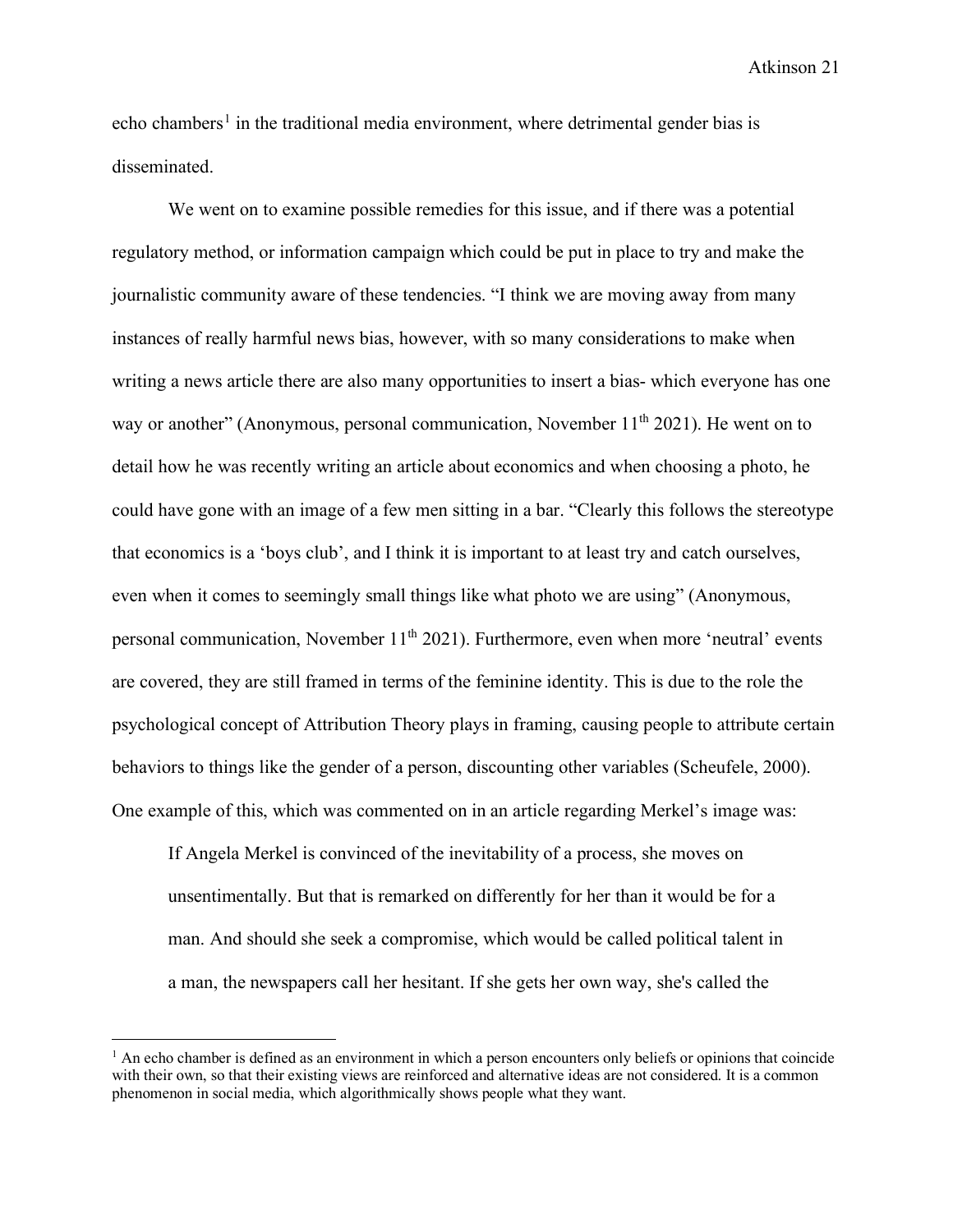iron lady whose path is littered with the corpses of her male opponents (Roll, 2009).

On a broader scope, we concluded that more attention needs to be brought to considering stereotypical beliefs especially when it comes to things like choosing what questions to ask female politicians or the topic of a specific story, no matter the potential popularity of the article. Comparison with Race-Based Agenda Setting

<span id="page-22-0"></span>In order to engage with the issue of the trait-based media agenda setting, during one interview with a professor, we discussed how besides only gender, other marginalized populations, have experienced similar instances of forced media narrative. He brought up the first black president of the United States, Barack Obama, and how no matter what his stance on any racial matter was, he would constantly be forced to talk about his race in the media (Anonymous, personal communication, November  $24<sup>th</sup> 2021$ ). While a white politician may be questioned about this topic sometimes, or when a current event makes the topic salient, President Obama would always be subject to consistent stories concerning this. Similar to how Merkel was criticized for 'neutralizing' her gender, Obama's strategy of 'color-blindness', in an attempt to normalize race relations, brought major backlash (Smithers, 2009). Although both politicians are viewed as an inspiration and to have made great strides in their respective nations, the media unfairly set the agenda expecting them to focus on race/gender related issue, which resulted in them being framed as not addressing these concerns enough. One article quoted a letter written to the New York times regarding president Obama which stated: "why can't we see Barack Obama as a great person for president first, and a black man second?" (Smithers, 2009). Altogether, media producers need to be cognizant of the fact that these traits are not defining features of their identity and definitely should not be the main consideration when choosing a topic for a story.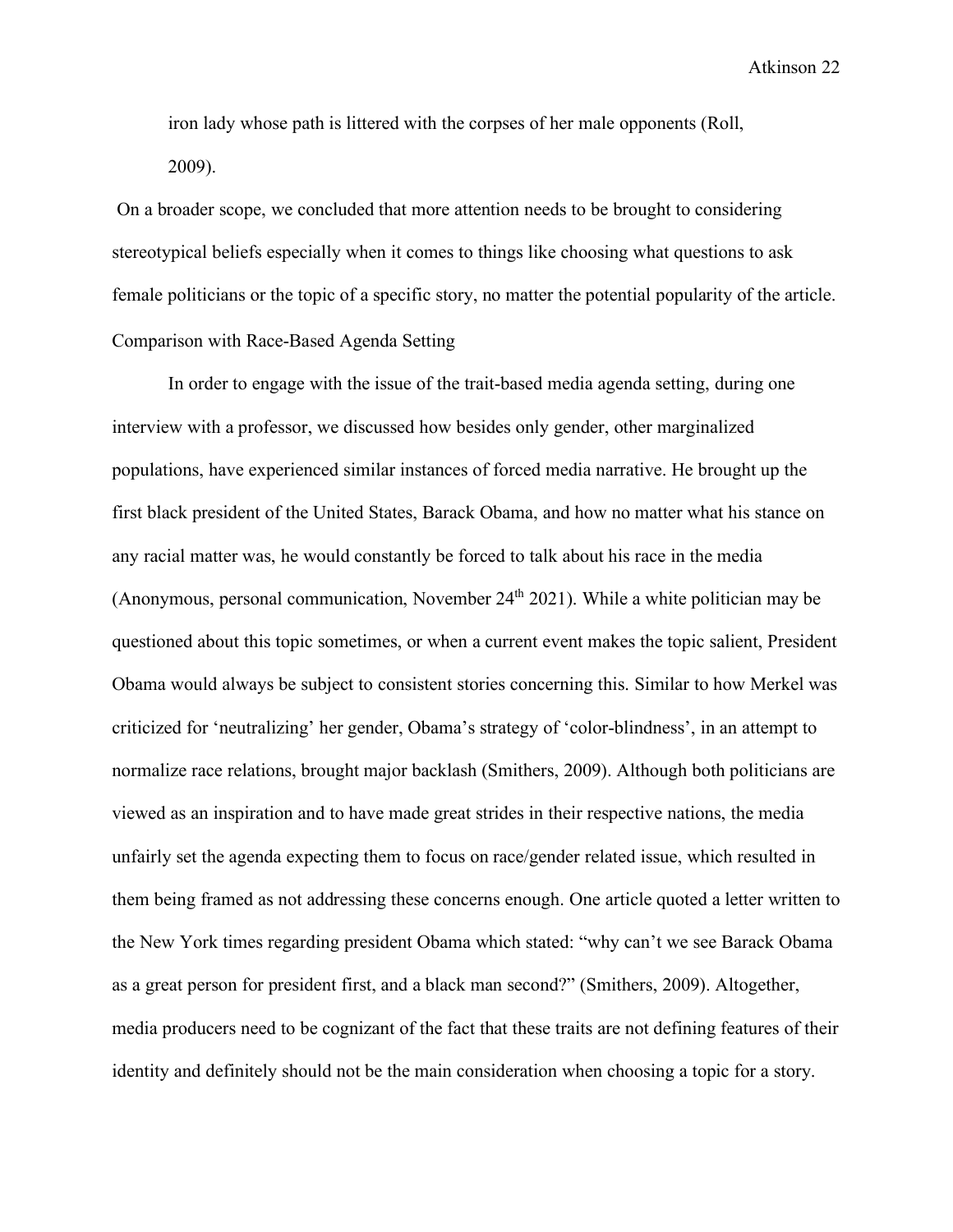## <span id="page-23-0"></span>**Conclusions**

#### <span id="page-23-1"></span>**Findings**

The findings of this comprehensive review are that in terms of media coverage, gender is still inherently used to set the agenda for political news, and also within the framing of these stories. In addition to having to overcome different, and often more significant barriers compared to male politicians to take public office, media coverage then revolves around how they are contributing to issues dependent on these marginal traits. Women are judged based on stories related to their gender, often perpetuating stereotypes about how they act in leadership roles. This also leads to individual women being forced to take on the role of advocate for an entire segment of the population. While equal representation of the population is clearly a very important political topic, these subjects are posed to women far more often than male politician would be questioned about them. During this study, it was shown how Angela Merkel has gone to extensive lengths to neutralize the importance that gender has played in her politics, yet the media still constantly frames her leadership in terms of her gender; she has never had the chance to just be a politician, with the ability to set her own agenda. During an interview with an operations and hiring manager at a large engineer company (a highly male dominated occupation), the backwardness of these expectations was highlighted. "Sometimes I think when women have the opportunity to take on a typically male dominated role, the automatic assumption is that they should lead the charge to help others do the same- but why should *they*  specifically have that obligation?" (Anonymous, personal communication, November  $25<sup>th</sup> 2021$ ). He went on to detail that if anything, it should the leaders of the organization undertaking this role. If everyone has an equal opportunity to pursue office, this means that the people with the most merit will be our leaders, which is the main goal of equal representation. This also means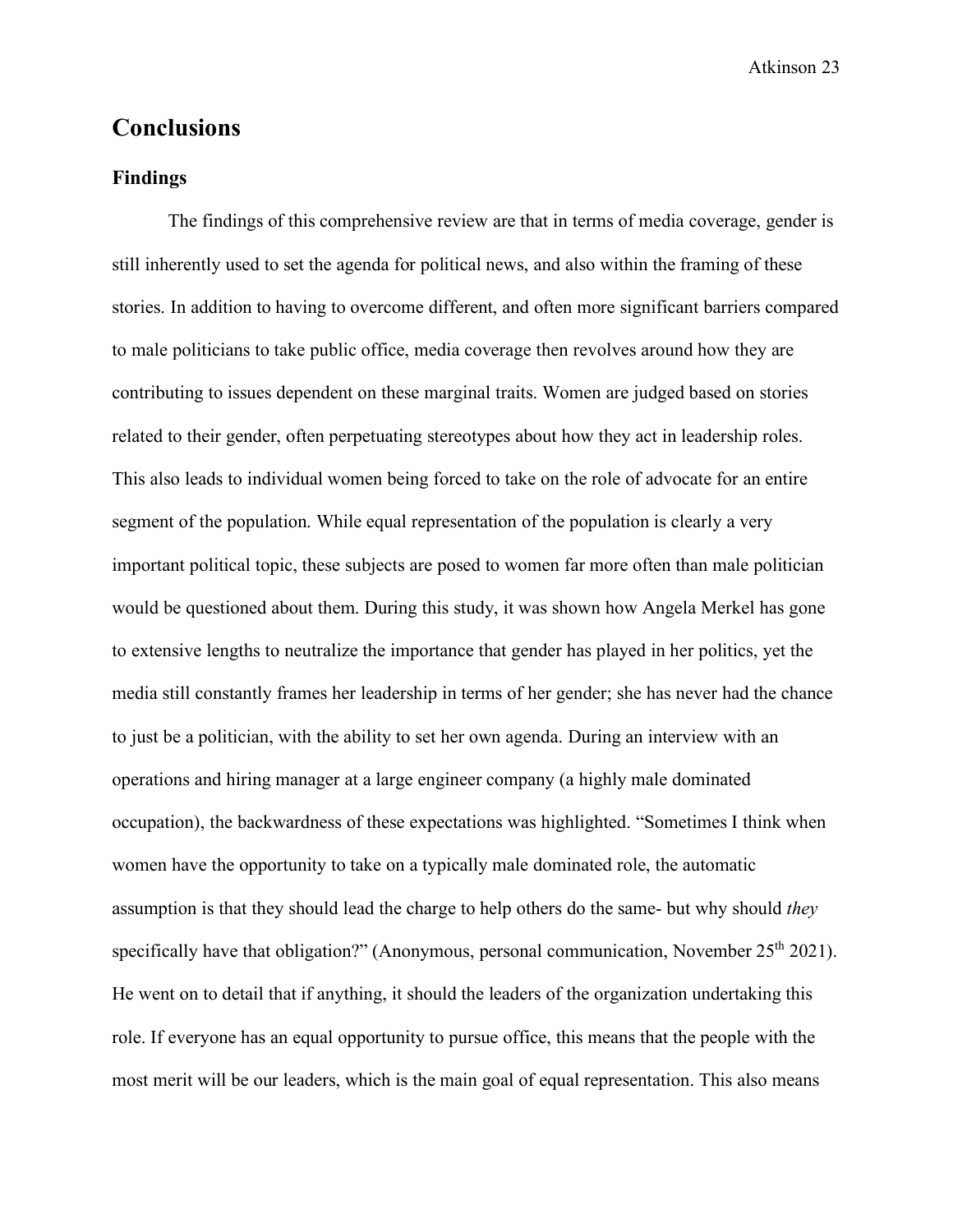that once they are in these offices, there should not be a discrepancy between the expectations of any gender or race. Applying this directly to the situation of chancellor Merkel, if she is facing pressure to directly oppose her party by implementing certain laws, why are the male politicians in her party not being confronted with even more scrutiny? The example given by the hiring manager was: "if I hire a woman as a project manager, I don't ask her how many women she is having work on the project; why would it be her responsibility to address this, the entire management should be the driving force behind more equality in the industry not one woman, simply because she is a woman" (Anonymous, personal communication, November  $25<sup>th</sup> 2021$ ).

Angela Merkel led Germany through some of the most difficult crises of this generation. As a physicist and expert in economics, her thoughtful, fact-based approach to politics has been a lesson to leaders around the world. This should not be downplayed by the fact that she has not been the driving force of the women's rights movement in Germany; simply because she was born as a woman should not mean she has to be the champion of women's rights. Instead of forcing her into a role based on one identity trait, we should focus on the entire German government to endorse policies to increase equality. This also comes down to what gender means at all in the modern world. During another interview with a researcher at the European Union Business School, he discussed his agreement with Merkel's standpoint against quotas for women in business and government. He stated that gender has nothing to do with merit for political or business office, and although underrepresentation is a huge issue, the systemic issues causing many women to refrain from political participation or be unequipped for the role, cannot be fixed with this 'top-down', quota approach. He said these quotas do nothing to fix the problems women face much earlier in their political journey, and we should promote initiatives which tackle the heart of the issues, like equality in news coverage, or access to education- which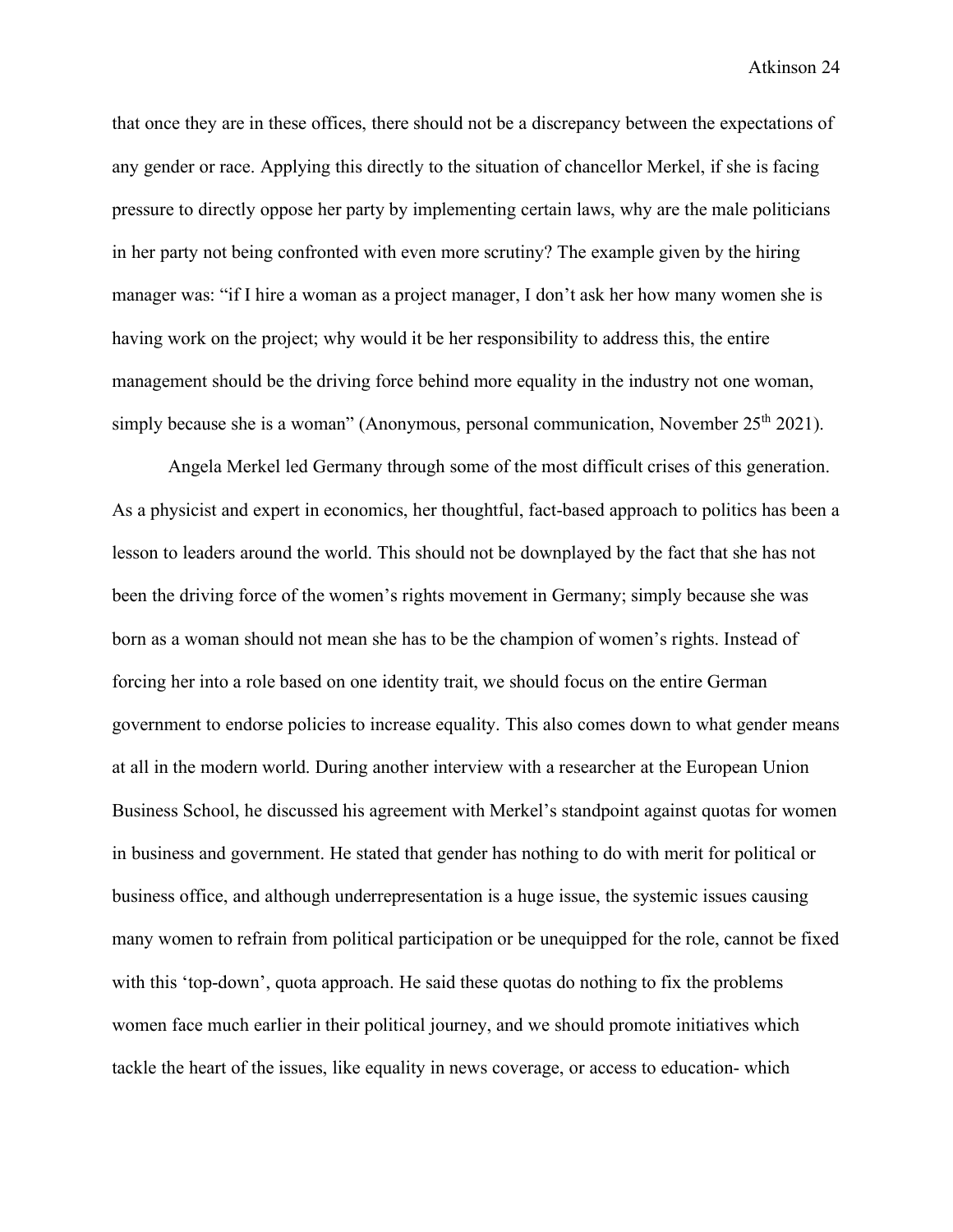influence girls from a young age. Furthermore, the business researcher went on to say that sometimes, it is men who can create more changes for women when they are in office, and that it is counterproductive to assume that it is only women that should have to take this on. The problem of underrepresentation should be addressed from a platform of creating neutrality, and avoid framing politicians in terms of gender, as this just causes more inequities to arise.

#### <span id="page-25-0"></span>**Future Areas of Research**

Due to the extensive amount of news media and the scope of this paper, this media analysis was clearly not sufficient to completely analyze how media has engaged with Angela Merkel. Further research into how women are addressed in the news, with specific focus on agenda setting and framing, along with a comparison across genders and countries would be a very valuable asset to this field of study. Furthermore, in terms of actually addressing these problems, an area of research would be how to systematically point out instances of unnecessary gender references or simply unequal news coverage. One study had previously mentioned the possibility of more mandatory training during journalism training programs, which would include how to be less biased. There are some guides which already exist, which lay out principles of gender equality attempting to correct this, but changing the deeply ingrained bias of journalists and citizens is a complicated question (White, 2009). However, the rules and suggestions laid out in this guide include very progressive and helpful ideas, such as more carefully portraying individuals and not pre-defining characteristics based on gender, also ensuring gender balance in all stories. With frameworks like these already in existence it is now a question of an impactful manner of implementation. One very recent area of research is developing Artificial Intelligence (AI) that can recognize instances of differential coverage, such as how often women are referenced in relation to certain topics, and even as simple as how often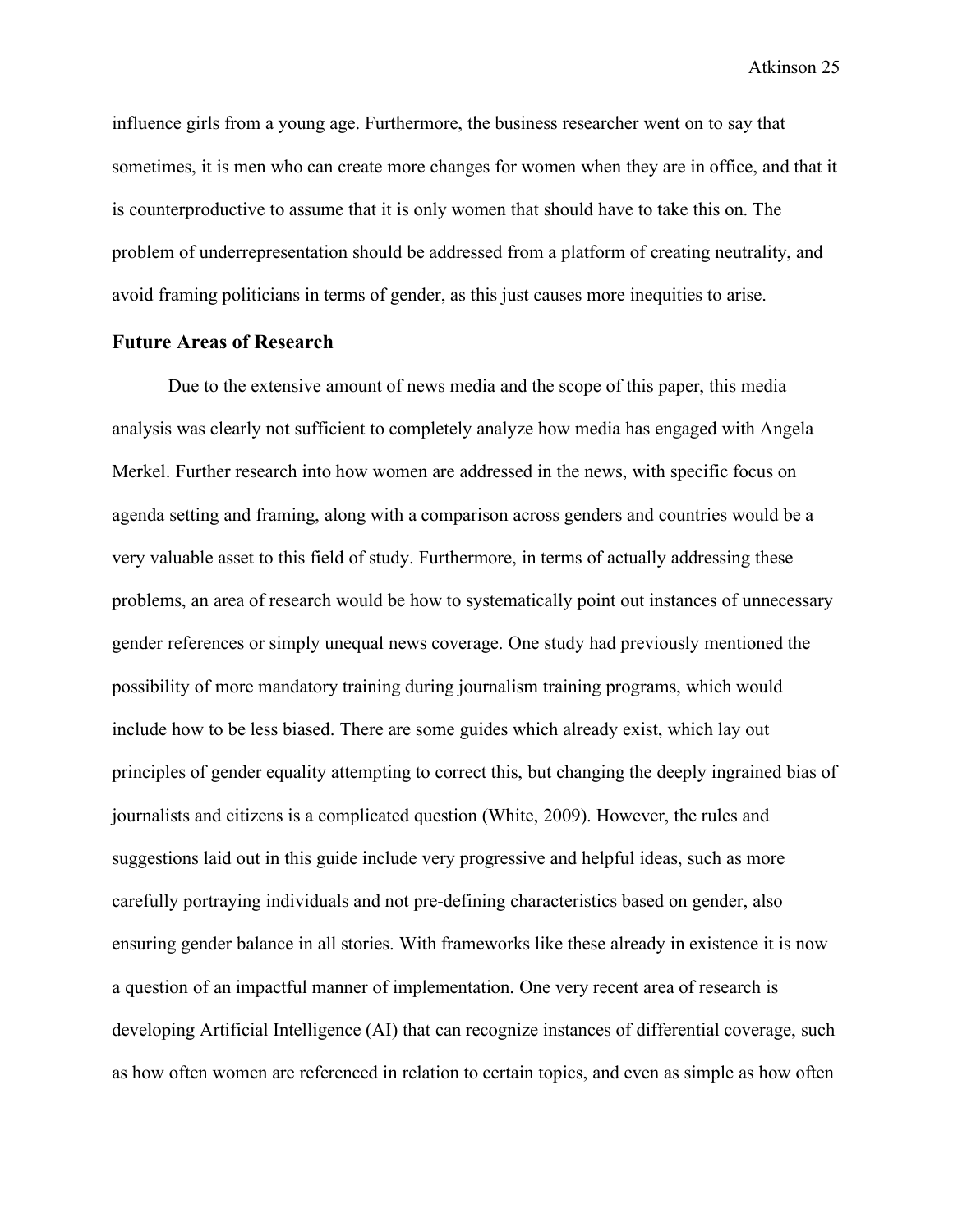the word 'woman' or 'female' is used to define an individual. This may seem far from actual implementation, but AI is already being used in several areas of the journalistic process. 'Augmented reported' uses tools to for gathering, verifying, sorting, and disseminating information, especially in regions of the world where newsrooms may be understaffed, and more dangerous for human workers (Anand J Kulkarni, 2021). While at the moment, most of the software actually in use is equipped to just save time and money of news organizations by turning raw data and facts into news as fast as possible, there is a possibility of using it to ensure more equitable news, and account for biases.

In the beginning months of 2021, a Swiss company has begun the process of making this a reality in the journalistic world. The Swiss company Ringier has developed a technology called "EqualVoice" which measures how often men and women are included in media coverage of all topics (Gupta, 2021). Their goal is to decrease instances of women only being included in specific types of news stories. Inclusion in all news stories will hopefully remove the emphasis that has been placed so heavily on gender within news and contribute to more equality in terms of agenda setting. However, this may not go far enough in terms of how women are addressed, or framed, within these stories, which could still be according to stereotypes. Overall, creating equal representation in government should be a priority of every citizen, official, and private organization. In order to accomplish this, we must bring attention to the way in which gender impacts the way in which politicians are presented in news coverage and recognizing the inequities this propagates.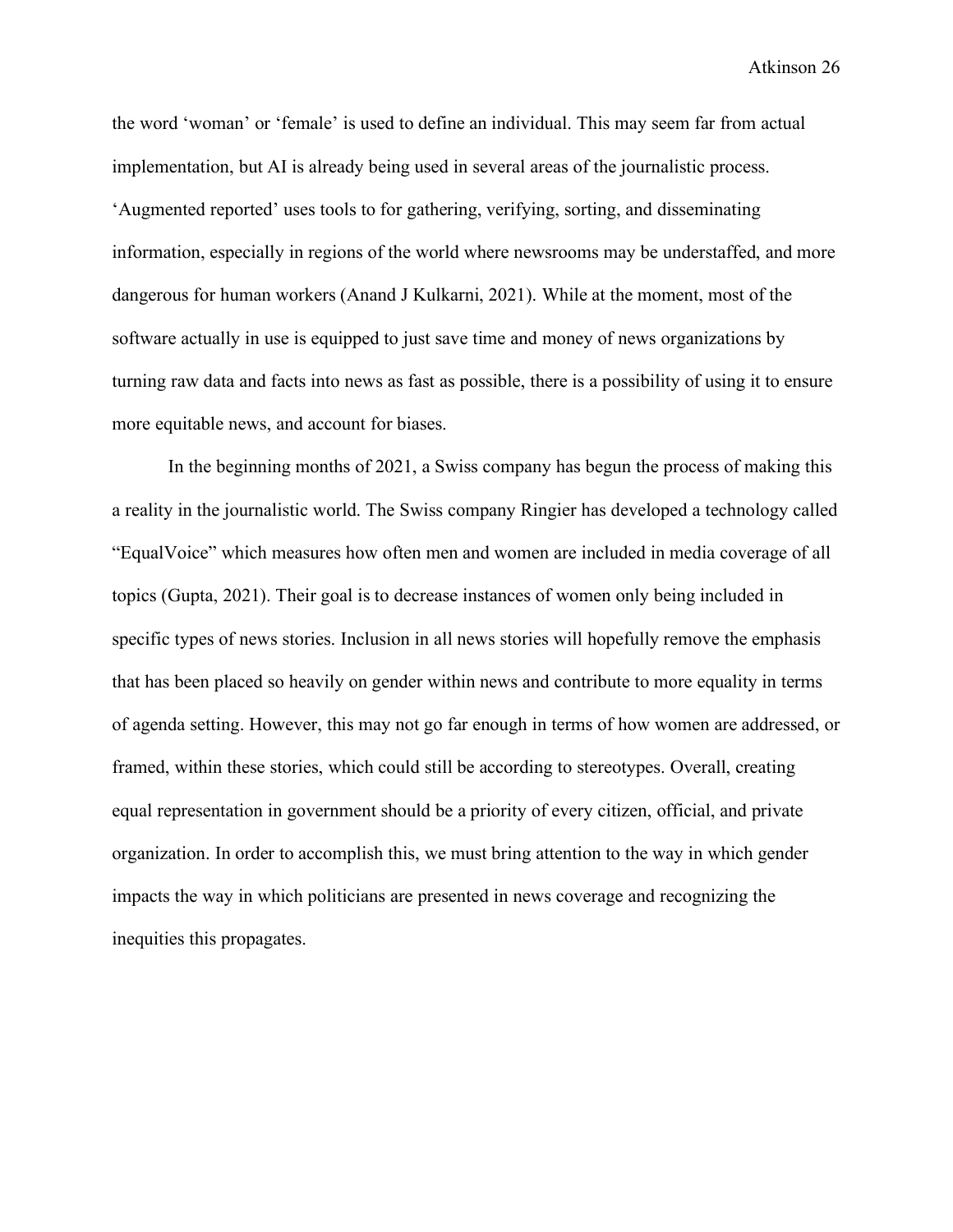## <span id="page-27-0"></span>**Bibliography**

- Anand J Kulkarni, S. K. (2021, October 20). *The Next Big Thing in Journalism*. Retrieved from The Daily Pioneer: https://www.dailypioneer.com/2021/columnists/the-next-big-thing- in-journalism.html
- Brown, W. (2002). *Manhood and Politics: A Feminist Reading in Political Theory .* Rowman & Littlefield Publishers.
- Byrnes, S., & Kassova, L. (2020). *Missing Perspectives: How women are left out of the news.* Bill and Melinda Gates Foundation.
- Carver, T. (2013). Language, gender, dialogue, ethics: universalism and consensus after gender trouble. *Dialogue, Politics and Gender*.

Center, W. M. (2018). *The Media Gender Gap .*

- Coffé, H., & Bolzendahl, C. (2010). Same Game, Different Rules? Gender Differences in Political Participation. *Sex Roles* , 318-333.
- Dearing, J. W., Rogers, E. M., & Rogers, E. (1996). Agenda-Setting. *Communication Concepts* , 0-189.
- Deutschland.de. (2019, February). *News portals from Germany*. Retrieved from Deutschland.de: https://www.deutschland.de/en/topic/knowledge/news
- Eddy, M. (2013, April 8). *Merkel Concedes on Quotas for Women*. Retrieved from New York Times : https://www.nytimes.com/2013/04/19/business/global/merkel-concedes-onquotas-for-women.html
- Eggers, A. C., Vivyan, N., & Wagner, M. (2018). Corruption, Accountability, and Gender: Do Female Politicians Face Higher Standards in Public Life? *The Journal of Politics* .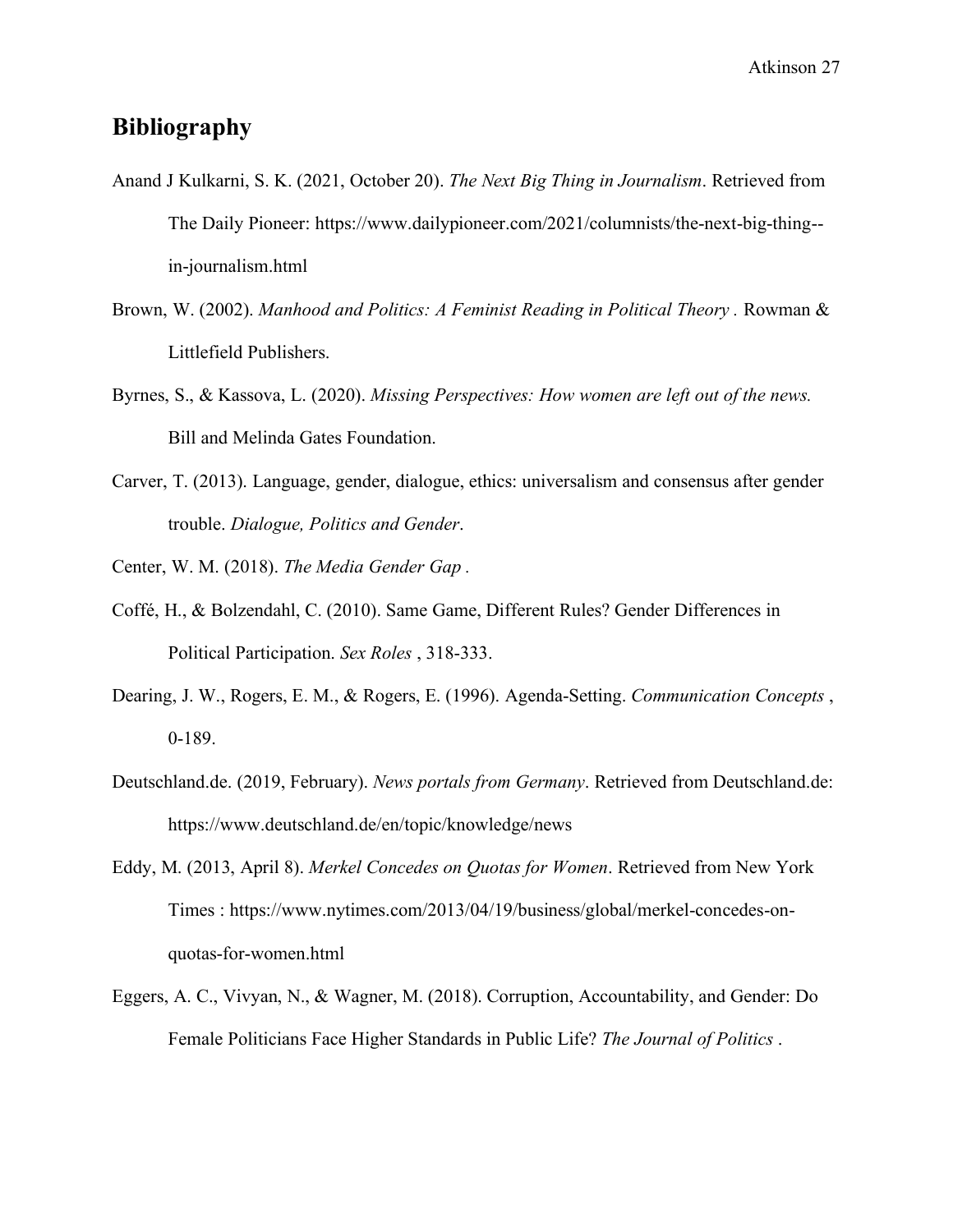Evans, S. (2013). *Why Germans came home to 'Mummy'*. Retrieved from BBC: https://www.bbc.com/news/world-europe-24201813

- Ferree, M. M. (2006). Angela Merkel: What Does it Mean to Run as a Woman? *German Politics and Society* , 93-107.
- Forbes. (2021). *The World's 100 Most Powerful Women*. Retrieved from Forbes : https://www.forbes.com/power-women/#50d7154b5e25
- Galligan, Y., & Clavero, S. (2008). Prospects for Women's Legislative Representation in Postsocialist EuropeThe Views of Female Politicians. *Gender and Society* , 149-171.

Gesley, J. (2021, August 8). *Germany: Second Law Establishing Gender Quotas to Increase Number of Women in Company Leadership Positions Enters into Force*. Retrieved from Library of Congress: https://www.loc.gov/item/global-legal-monitor/2021-09- 12/germany-second-law-establishing-gender-quotas-to-increase-number-of-women-incompany-leadership-positions-enters-into-force/

Hall, S. (1973). Encoding and Decoding in the television discourse. Birmingham : University of Birmingham.

Hodkinson, P. (2017). Media Users . *Media Culture and Society: an Introduction*, 77-93.

- Mushaben, J. M. (2018). Kan-di(e)-dat? Unpacking Gender Images across Angela Merkel's Four Campaigns for the Chancellorship. *German Politics and Society*, 31-51.
- Mushaben, J. M. (2018). The Reluctant Feminist: Angela Merkel and the Modernization of Gender Politics in Germany. *FEMINA POLITICA*.
- Mushaben, J. M. (2019). Women Leaders in Troubled Times: The Leadership Styles of Angela Merkel and Hillary Clinton. *Women and Political Power in the Twentieth and Twenty-First Centuries*, 318-334.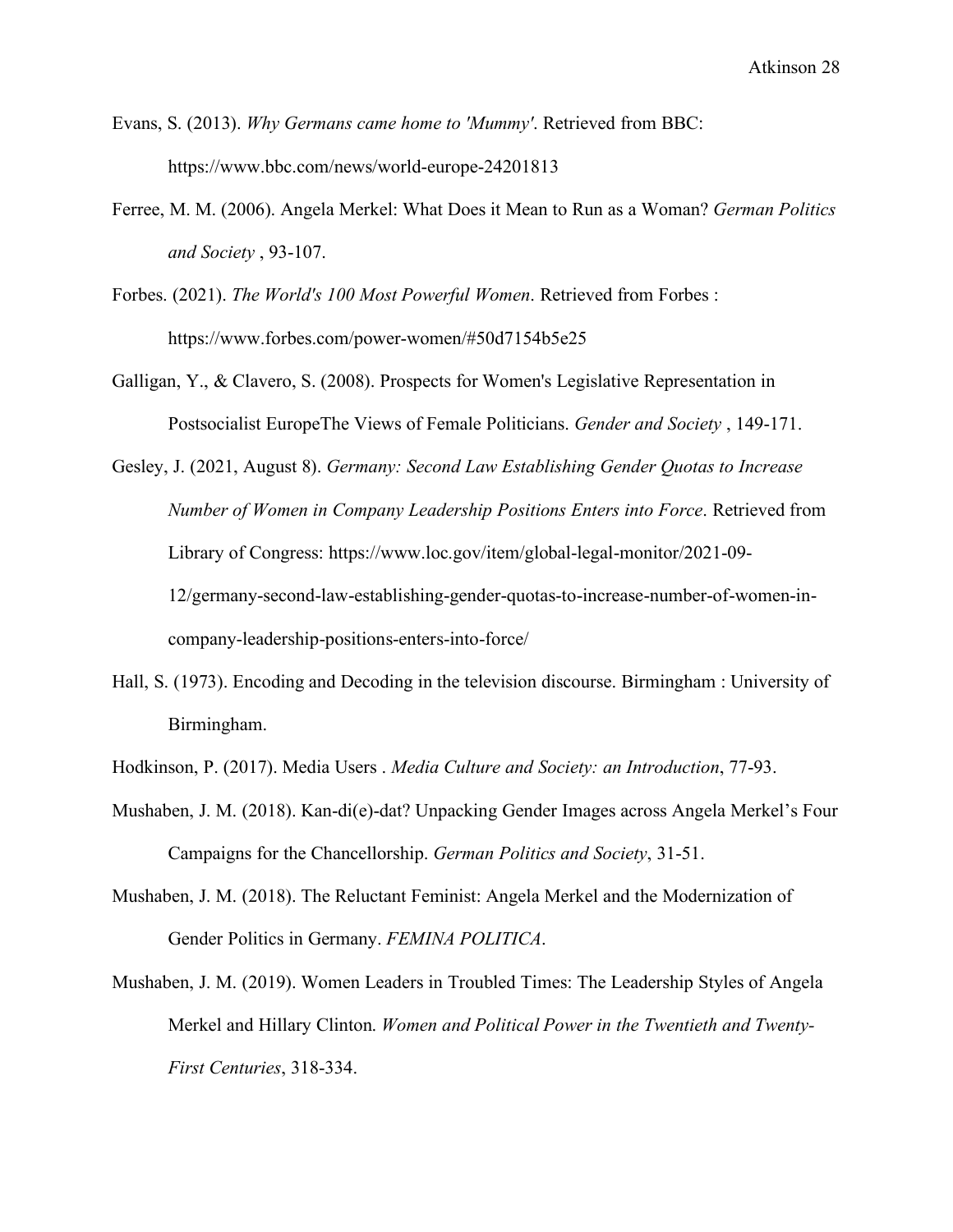- *News Media and Political Attitudes in Germany*. (2018, May 17). Retrieved from Pew Research Center : https://www.pewresearch.org/global/fact-sheet/news-media-and-politicalattitudes-in-germany/
- Niven, D., & Zilber, J. (2008). "How Does She Have Time for Kids and Congress?" Views on Gender and Media Coverage from House Offices . *Women and Politics*, 147-165.
- Pas, D. J., & Aaldering, L. (2020). Gender Differences in Political Media Coverage: A Meta-Analysis. *Journal of Communication*, 114–143.
- Petra Ahrens, P. M. (2021). Leading from Behind? Gender Equality in Germany During the Merkel Era. *German Politics*.
- Reyes-Housholder, C. (2020). A Theory of Gender's Role on Presidential Approval Ratings in Corrupt Times. *Political Research Quarterly*, 540-555.
- Richie, J. (2013). Creating a Monster: Online media constructions of Hillary Clinton during the Democratic Primary Campaign. *Feminist Media Studies*, 102-119.
- Roll, E. (2009). *The Chancellor: Angela Merkel's path to power.* Ullstein Taschenbuch Verlag.
- Scheufele, D. (2000). Agenda-Setting, Priming, and Framing Revisited: Another Look at Cognitive Effects of Political. *Mass Communication & Society*, 297 - 316.
- Smith, E., Powers, A., & Suarez, G. (2005). If Bill Clinton Were a Woman: The Effectiveness of Male and Female Politicians' Account Strategies Following Alleged Transgressions. . *Political Psychology*, 115-134.
- Smithers, G. D. (2009). BARACK OBAMA AND RACE IN THE UNITED STATES: A HISTORY OF THE FUTURE. *Australasian Journal of American Studies*, 1-16.